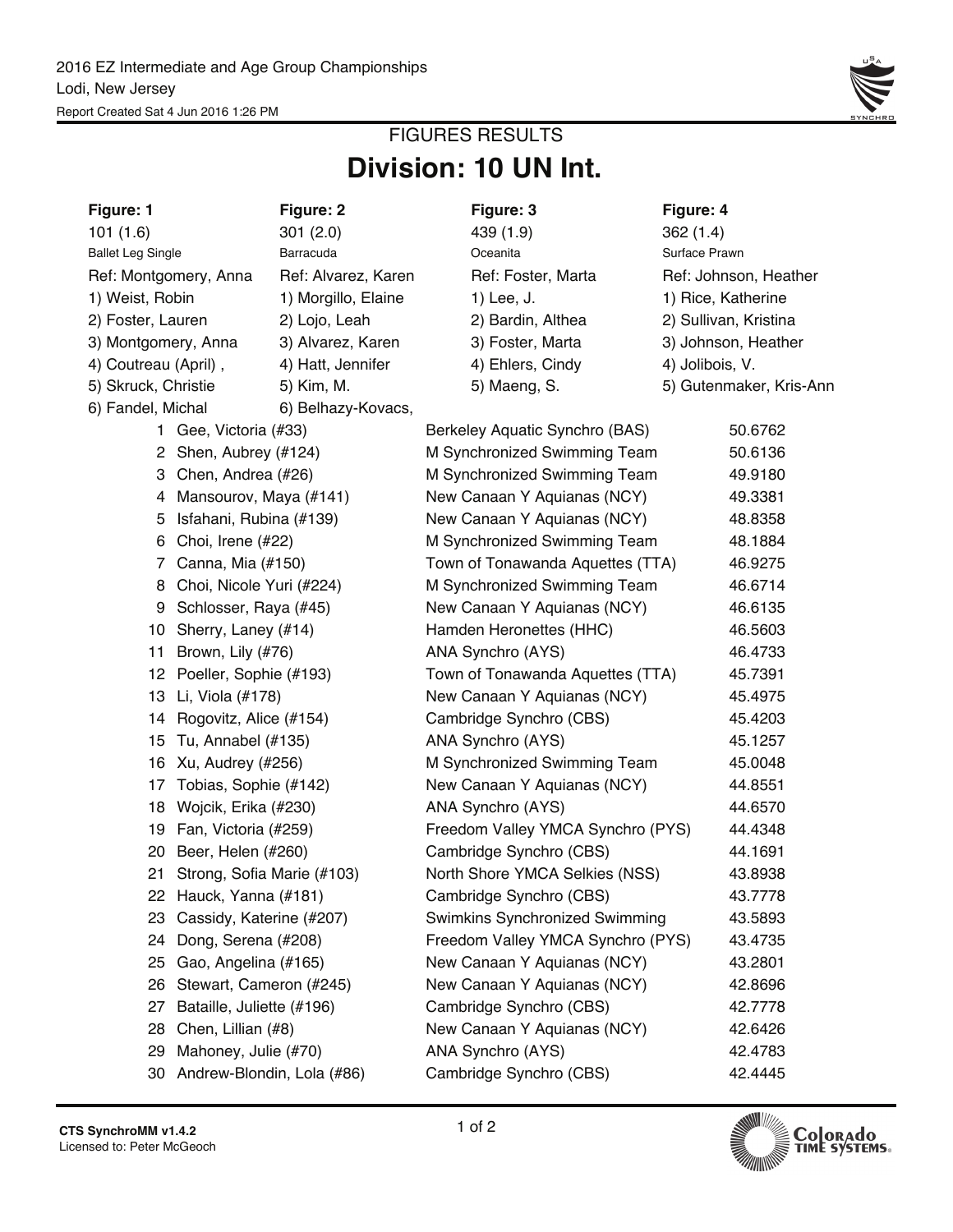

### FIGURES RESULTS

| 31 | Montana, Sofia (#87)      | Cambridge Synchro (CBS)               | 42.2464 |
|----|---------------------------|---------------------------------------|---------|
| 32 | Chen - AYS, Hannah (#174) | ANA Synchro (AYS)                     | 42.1691 |
| 33 | Morin, Ashley (#251)      | ANA Synchro (AYS)                     | 41.7681 |
| 34 | Krueger, Maura (#4)       | ANA Synchro (AYS)                     | 41.7439 |
| 35 | Brzykcy, Sarah (#158)     | <b>Swimkins Synchronized Swimming</b> | 41.6909 |
| 36 | Alhadeff, Keira (#80)     | York Synchroettes (YSE)               | 41.3333 |
| 37 | Shevtsova, Arina (#78)    | Cambridge Synchro (CBS)               | 41.3284 |
| 38 | Yoo, Jerin Taei (#222)    | M Synchronized Swimming Team          | 41.1594 |
| 39 | McNamara, Caitlin (#40)   | Town of Tonawanda Aquettes (TTA)      | 40.9613 |
| 40 | Lee, Hannah (#64)         | M Synchronized Swimming Team          | 40.6714 |
| 41 | McKinnon, Shyah (#229)    | Cambridge Synchro (CBS)               | 40.2174 |
| 42 | Jha, Rhea (#65)           | New Canaan Y Aquianas (NCY)           | 40.1594 |
| 43 | Venetiou, Sophia (#11)    | ANA Synchro (AYS)                     | 40.0917 |
| 44 | He, Sabrina (#249)        | ANA Synchro (AYS)                     | 39.6425 |
| 45 | Veach, Kayleigh (#114)    | York Synchroettes (YSE)               | 39.5652 |
| 46 | Wojenski, Amber (#96)     | Hamden Heronettes (HHC)               | 39.0435 |
| 47 | Jung, Olivia Jiwon (#172) | M Synchronized Swimming Team          | 38.8503 |
| 48 | Lathrop, Meghan (#71)     | York Synchroettes (YSE)               | 38.7054 |
| 49 | Gu, Anne Xiaotong (#171)  | Freedom Valley YMCA Synchro (PYS)     | 38.6764 |
| 50 | Giesselbach, Sarah (#29)  | York Synchroettes (YSE)               | 38.6667 |
| 51 | Zhang, Athena (#27)       | ANA Synchro (AYS)                     | 38.4880 |
| 52 | Zarnik, Collen (#177)     | New Canaan Y Aquianas (NCY)           | 38.4299 |
| 53 | Xu, Sophia (#18)          | ANA Synchro (AYS)                     | 38.2367 |
| 54 | Devan, Threya (#89)       | ANA Synchro (AYS)                     | 37.5217 |
| 55 | Kraft, Sadie (#3)         | York Synchroettes (YSE)               | 37.3333 |
| 56 | McCready, Kathryn (#112)  | ANA Synchro (AYS)                     | 36.9951 |
| 57 | Horan, Veronica (#225)    | Town of Tonawanda Aquettes (TTA)      | 35.8793 |
| 58 | Kahn, Eleanor (#44)       | ANA Synchro (AYS)                     | 35.7246 |
| 59 | Falco, Isabella (#211)    | ANA Synchro (AYS)                     | 35.5893 |
| 60 | Rule, Mercy (#188)        | ANA Synchro (AYS)                     | 34.2899 |

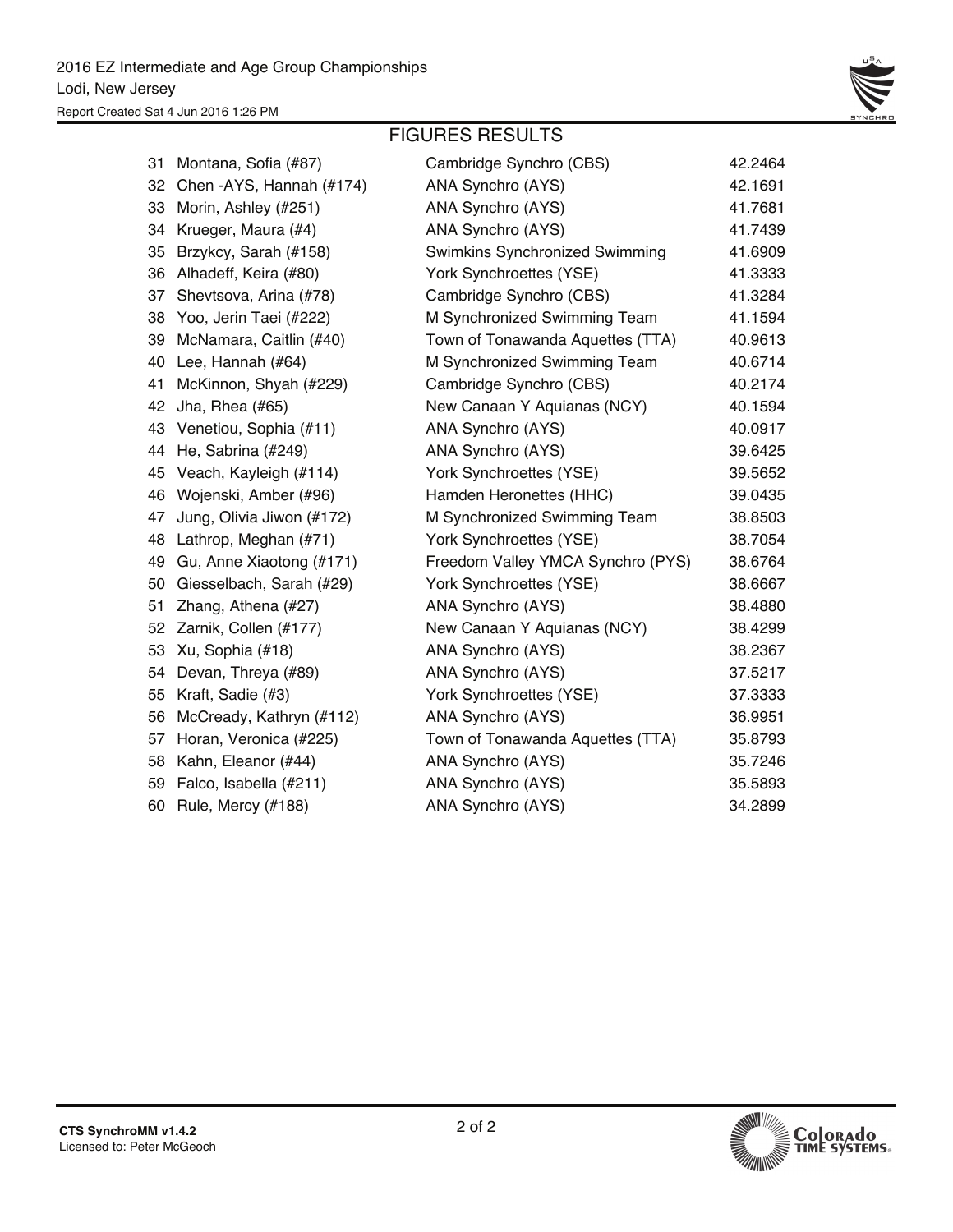

## **Division: 10 UN Int.** FIGURES RESULTS - DETAILED

| Figure: 1                |                           |            | Figure: 2           |            |            | Figure: 3          |                                | Figure: 4               |                   |
|--------------------------|---------------------------|------------|---------------------|------------|------------|--------------------|--------------------------------|-------------------------|-------------------|
| 101(1.6)                 |                           |            | 301(2.0)            |            |            | 439 (1.9)          |                                | 362(1.4)                |                   |
| <b>Ballet Leg Single</b> |                           |            | Barracuda           |            |            | Oceanita           |                                | Surface Prawn           |                   |
| Ref: Montgomery, Anna    |                           |            | Ref: Alvarez, Karen |            |            | Ref: Foster, Marta |                                | Ref: Johnson, Heather   |                   |
| 1) Weist, Robin          |                           |            | 1) Morgillo, Elaine |            |            | 1) Lee, J.         |                                | 1) Rice, Katherine      |                   |
| 2) Foster, Lauren        |                           |            | 2) Lojo, Leah       |            |            | 2) Bardin, Althea  |                                | 2) Sullivan, Kristina   |                   |
| 3) Montgomery, Anna      |                           |            | 3) Alvarez, Karen   |            |            | 3) Foster, Marta   |                                | 3) Johnson, Heather     |                   |
| 4) Coutreau (April),     |                           |            | 4) Hatt, Jennifer   |            |            | 4) Ehlers, Cindy   |                                | 4) Jolibois, V.         |                   |
| 5) Skruck, Christie      |                           |            | 5) Kim, M.          |            |            | 5) Maeng, S.       |                                | 5) Gutenmaker, Kris-Ann |                   |
| 6) Fandel, Michal        |                           |            | 6) Belhazy-Kovacs,  |            |            |                    |                                |                         |                   |
|                          | 1 Gee, Victoria (#33)     |            |                     |            |            |                    | Berkeley Aquatic Synchro (BAS) | 50.6762                 |                   |
| 101 (1.6)                | 5.0                       | 4.8        | 5.0                 | 5.0        | 5.0        | $5-6$              |                                |                         | 8.0000            |
| 301(2.0)                 | 5.8                       | 5.6        | 5.8                 | 5.6        | 5.5        | 5.6                |                                |                         | 11.3000           |
| 439 (1.9)                | 4.8                       | 5.2        | 4.7                 | 4.6        | 4.7        |                    |                                |                         | 8.9933            |
| 362 (1.4)                | 4.4                       | 4.6        | 5.1                 | 4.6        | 5.1        |                    |                                |                         | 6.6733            |
|                          | 2 Shen, Aubrey (#124)     |            |                     |            |            |                    | M Synchronized Swimming Team   | 50.6136                 |                   |
| 101 (1.6)                | 4.5                       | 5.0        | 4.9                 | 4.3        | 5.0        | 4.3                |                                |                         | 7.4800            |
| 301(2.0)                 | 5.2                       | 5.0        | 5.2                 | 5.3        | 5.5        | 5.0                |                                |                         | 10.3500           |
| 439 (1.9)                | 4.9                       | 4.9        | 5.2                 | 5.1        | 5.3        |                    |                                |                         | 9.6267            |
| 362 (1.4)                | 5.3                       | 5.2        | 5.5                 | 5.4        | 5.3        |                    |                                |                         | 7.4667            |
|                          | 3 Chen, Andrea (#26)      |            |                     |            |            |                    | M Synchronized Swimming Team   | 49.9180                 |                   |
| 101 (1.6)                | 4.5                       | 4.6        | 4.8                 | 4.7        | 4.5        | 5.0                |                                |                         | 7.4400            |
| 301(2.0)                 | 47                        | 5.0        | 4.9                 | 4.7        | 56         | 5.6                |                                |                         | 10.1000           |
| 439 (1.9)                | 5.3                       | 4.9        | 5.0                 | 4.9        | 5.0        |                    |                                |                         | 9.4367            |
| 362 (1.4)                | 5.2                       | $5-4$      | 5.4                 | 5.4        | 5.0        |                    |                                |                         | 7.4667            |
|                          | 4 Mansourov, Maya (#141)  |            |                     |            |            |                    | New Canaan Y Aquianas (NCY)    | 49.3381                 |                   |
| 101 (1.6)                | 4.6                       | 4.2        | 48                  | 4.4        | 4.0        | 4.2                |                                |                         | 6.9600            |
| 301(2.0)<br>439 (1.9)    | 5.5<br>4.6                | 5.9<br>4.6 | 5.6<br>4.6          | 5.7<br>4.7 | 5.6<br>3.6 | 5.6                |                                |                         | 11.2500<br>8.7400 |
| 362 (1.4)                | 5.0                       | 4.9        | 53                  | 5.3        | 4.8        |                    |                                |                         | 7.0933            |
|                          | 5 Isfahani, Rubina (#139) |            |                     |            |            |                    | New Canaan Y Aquianas (NCY)    | 48.8358                 |                   |
| 101 (1.6)                | 5.2                       | 5.2        | 5.5                 | 4.9        | 5.1        | 5.2                |                                |                         | 8.2800            |
| 301(2.0)                 | 5.1                       | 5.0        | 5.2                 | 5.0        | $5-5$      | 5.1                |                                |                         | 10.2000           |
| 439 (1.9)                | 4.6                       | 4.0        | 4.4                 | 4.5        | 4.0        |                    |                                |                         | 8.1700            |
| 362 (1.4)                | $5.0\,$                   | 5.0        | 4.7                 | 5.2        | 5.1        |                    |                                |                         | 7.0467            |
|                          | 6 Choi, Irene (#22)       |            |                     |            |            |                    | M Synchronized Swimming Team   | 48.1884                 |                   |
| 101 (1.6)                | 4.6                       | 4.6        | 4.7                 | 4.3        | 4.3        | $4-8$              |                                |                         | 7.2800            |
| 301 (2.0)                | 4.7                       | 4.6        | 4.6                 | 4.6        | 5.2        | $5.0\,$            |                                |                         | 9.4500            |
| 439 (1.9)                | 4.8                       | 4.4        | 4.8                 | 4.4        | 4.9        |                    |                                |                         | 8.8667            |
| 362 (1.4)                | 5.8                       | 5.4        | 5.4                 | 5.0        | 5.6        |                    |                                |                         | 7.6533            |
|                          | 7 Canna, Mia (#150)       |            |                     |            |            |                    | Town of Tonawanda Aquettes     | 46.9275                 |                   |
| 101 (1.6)                | $5.0\,$                   | 5.3        | 5.2                 | 5.0        | 4.7        | 5.1                |                                |                         | 8.1200            |
| 301 (2.0)                | 5.2                       | 5.2        | 5.3                 | 4.9        | 4.8        | 5.1                |                                |                         | 10.2000           |
| 439 (1.9)                | 4.0                       | 4.2        | 4.2                 | 4.5        | 4.0        |                    |                                |                         | 7.8533            |
| 362 (1.4)                | 4.5                       | 3.8        | 4.3                 | 4.5        | 4.9        |                    |                                |                         | 6.2067            |

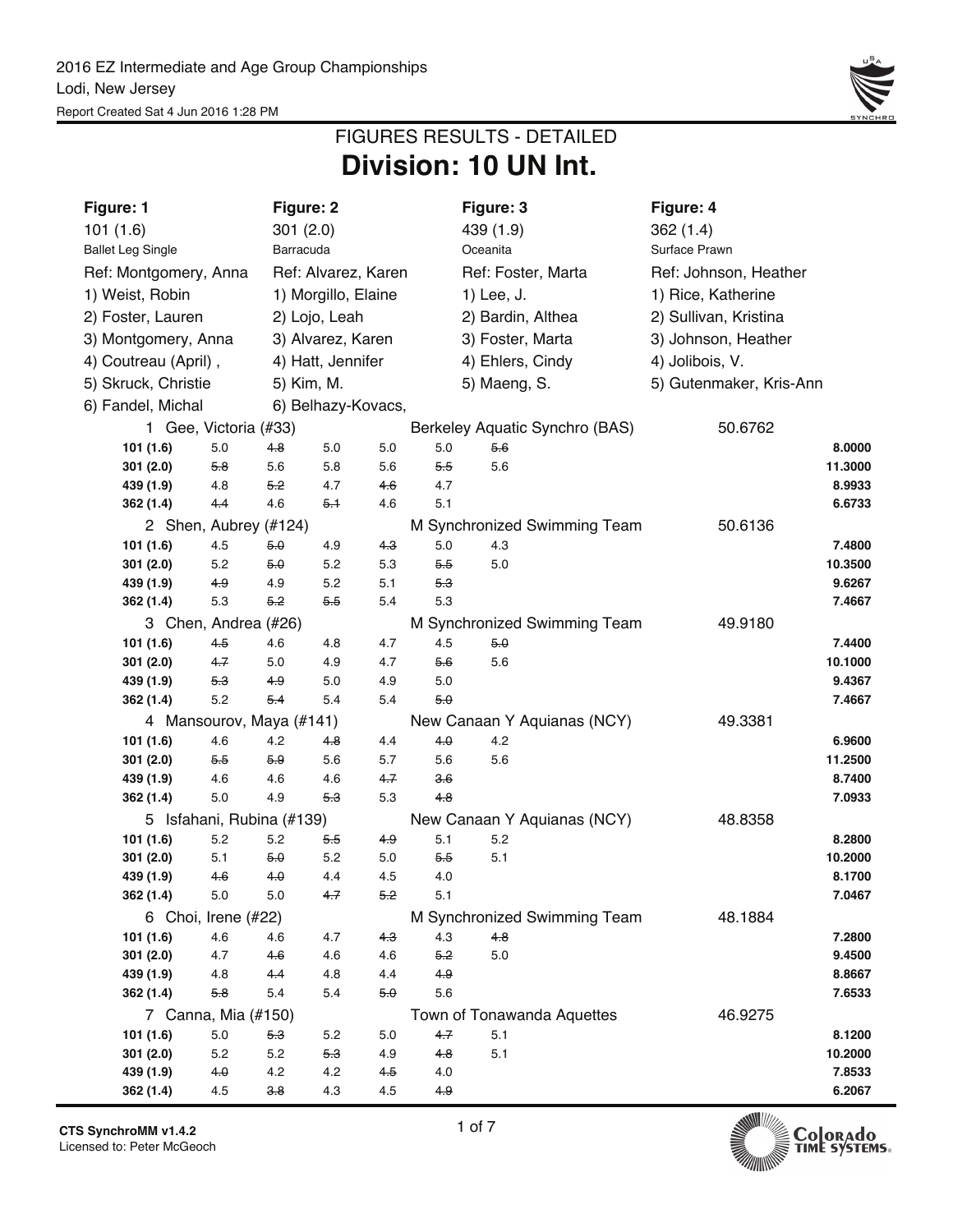

|           |                            |       |         |       |       | <b>FIGURES RESULTS - DETAILED</b> |         |         |
|-----------|----------------------------|-------|---------|-------|-------|-----------------------------------|---------|---------|
|           | 8 Choi, Nicole Yuri (#224) |       |         |       |       | M Synchronized Swimming Team      | 46.6714 |         |
| 101 (1.6) | 4.5                        | 4.5   | $4-1$   | 4.6   | 4.4   | 4.4                               |         | 7.1200  |
| 301(2.0)  | 5.1                        | 5.0   | $5-4$   | 4.7   | 4.9   | $4-5$                             |         | 9.8500  |
| 439 (1.9) | 4.5                        | 4.0   | 4.3     | 4.2   | 4.6   |                                   |         | 8.2333  |
| 362(1.4)  | 5.0                        | 5.0   | $5-3$   | 5.0   | 4.8   |                                   |         | 7.0000  |
|           | 9 Schlosser, Raya (#45)    |       |         |       |       | New Canaan Y Aquianas (NCY)       | 46.6135 |         |
| 101 (1.6) | 4.7                        | 4.9   | 4.4     | 4.3   | 4.5   | 4.5                               |         | 7.2400  |
| 301(2.0)  | 5.3                        | 5.6   | 5.2     | 5.1   | 5.3   | 5.0                               |         | 10.4500 |
| 439 (1.9) | 4.4                        | 4.4   | 4.9     | 4.3   | 4.4   |                                   |         | 8.3600  |
| 362 (1.4) | 4.7                        | 4.3   | 4.1     | $4-9$ | 4.1   |                                   |         | 6.1133  |
|           | 10 Sherry, Laney (#14)     |       |         |       |       | Hamden Heronettes (HHC)           | 46.5603 |         |
| 101 (1.6) | 4.6                        | 4.5   | 4.9     | 4.6   | 4.2   | 4.6                               |         | 7.3200  |
| 301(2.0)  | $5-1$                      | 4.8   | 5.0     | 47    | 5.0   | 4.9                               |         | 9.8500  |
| 439 (1.9) | 4.4                        | 4.3   | 4.4     | 4.5   | 4.5   |                                   |         | 8.4233  |
| 362 (1.4) | 4.6                        | 4.6   | 5.2     | 4.8   | 45    |                                   |         | 6.5333  |
|           | 11 Brown, Lily (#76)       |       |         |       |       | ANA Synchro (AYS)                 | 46.4733 |         |
| 101(1.6)  | 4.6                        | 47    | 4.2     | 4.3   | 4.2   | 4.5                               |         | 7.0400  |
| 301(2.0)  | 5.2                        | $5-0$ | 5.5     | 5.6   | 5.2   | 5.2                               |         | 10.5500 |
| 439 (1.9) | $3 - 7$                    | 3.9   | 4.5     | 4.0   | 4.2   |                                   |         | 7.6633  |
| 362 (1.4) | 4.6                        | 5.1   | $4-3$   | 4.9   | $5-4$ |                                   |         | 6.8133  |
|           | 12 Poeller, Sophie (#193)  |       |         |       |       | Town of Tonawanda Aquettes        | 45.7391 |         |
| 101 (1.6) | 4.5                        | 5.0   | 4.8     | 4.2   | 4.6   | $5-1$                             |         | 7.5600  |
| 301(2.0)  | $5-1$                      | 4.3   | 5.0     | 4.5   | 4.4   | 4.5                               |         | 9.2000  |
| 439 (1.9) | 4.4                        | 4.7   | 4.0     | 4.3   | 4.5   |                                   |         | 8.3600  |
| 362 (1.4) | 4.7                        | 4.4   | $3 - 7$ | 4.7   | $5-1$ |                                   |         | 6.4400  |
|           | 13 Li, Viola (#178)        |       |         |       |       | New Canaan Y Aquianas (NCY)       | 45.4975 |         |
| 101(1.6)  | 4.7                        | 45    | 4.8     | 4.7   | 4.5   | 4.5                               |         | 7.3600  |
| 301(2.0)  | $5 - 1$                    | 5.0   | 4.7     | 4.7   | $4-5$ | 5.0                               |         | 9.7000  |
| 439 (1.9) | 3.8                        | 4.0   | 4.2     | 4.0   | 3.8   |                                   |         | 7.4733  |
| 362 (1.4) | 5.0                        | 4.9   | 4.8     | 5.0   | 4.7   |                                   |         | 6.8600  |
|           | 14 Rogovitz, Alice (#154)  |       |         |       |       | Cambridge Synchro (CBS)           | 45.4203 |         |
| 101 (1.6) | 5.7                        | 4.8   | 4.8     | 4.6   | 4.8   | 4.6                               |         | 7.6000  |
| 301(2.0)  | 4.7                        | 4.6   | 4.8     | 4.7   | 4.8   | 44                                |         | 9.4000  |
| 439 (1.9) | 4.0                        | 4.6   | 3.8     | 4.4   | 4.0   |                                   |         | 7.8533  |
| 362 (1.4) | 4.7                        | 4.7   | 4.8     | 4.5   | 4.0   |                                   |         | 6.4867  |
|           | 15 Tu, Annabel (#135)      |       |         |       |       | ANA Synchro (AYS)                 | 45.1257 |         |
| 101 (1.6) | 4.6                        | $4-4$ | 4.4     | 4.5   | 4.5   | 4.9                               |         | 7.2000  |
| 301 (2.0) | 4.8                        | 4.7   | 5.0     | 4.4   | 4.4   | 4.9                               |         | 9.4000  |
| 439 (1.9) | 4.1                        | 4.0   | 3.8     | 4.2   | 3.7   |                                   |         | 7.5367  |
| 362 (1.4) | 5.0                        | 4.6   | 4.7     | $5-3$ | 5.3   |                                   |         | 7.0000  |
|           | 16 Xu, Audrey (#256)       |       |         |       |       | M Synchronized Swimming Team      | 45.0048 |         |
| 101 (1.6) | 4.4                        | 4.4   | 4.5     | 4.2   | 4.3   | 4.8                               |         | 7.0400  |
| 301(2.0)  | 4.6                        | 4.6   | 4.7     | 4.7   | 4.9   | 4.6                               |         | 9.3000  |
| 439 (1.9) | 4.5                        | 4.2   | 4.7     | 4.6   | 4.8   |                                   |         | 8.7400  |
| 362 (1.4) | 4.7                        | 4.7   | 4.0     | 4.0   | 4.1   |                                   |         | 5.9733  |

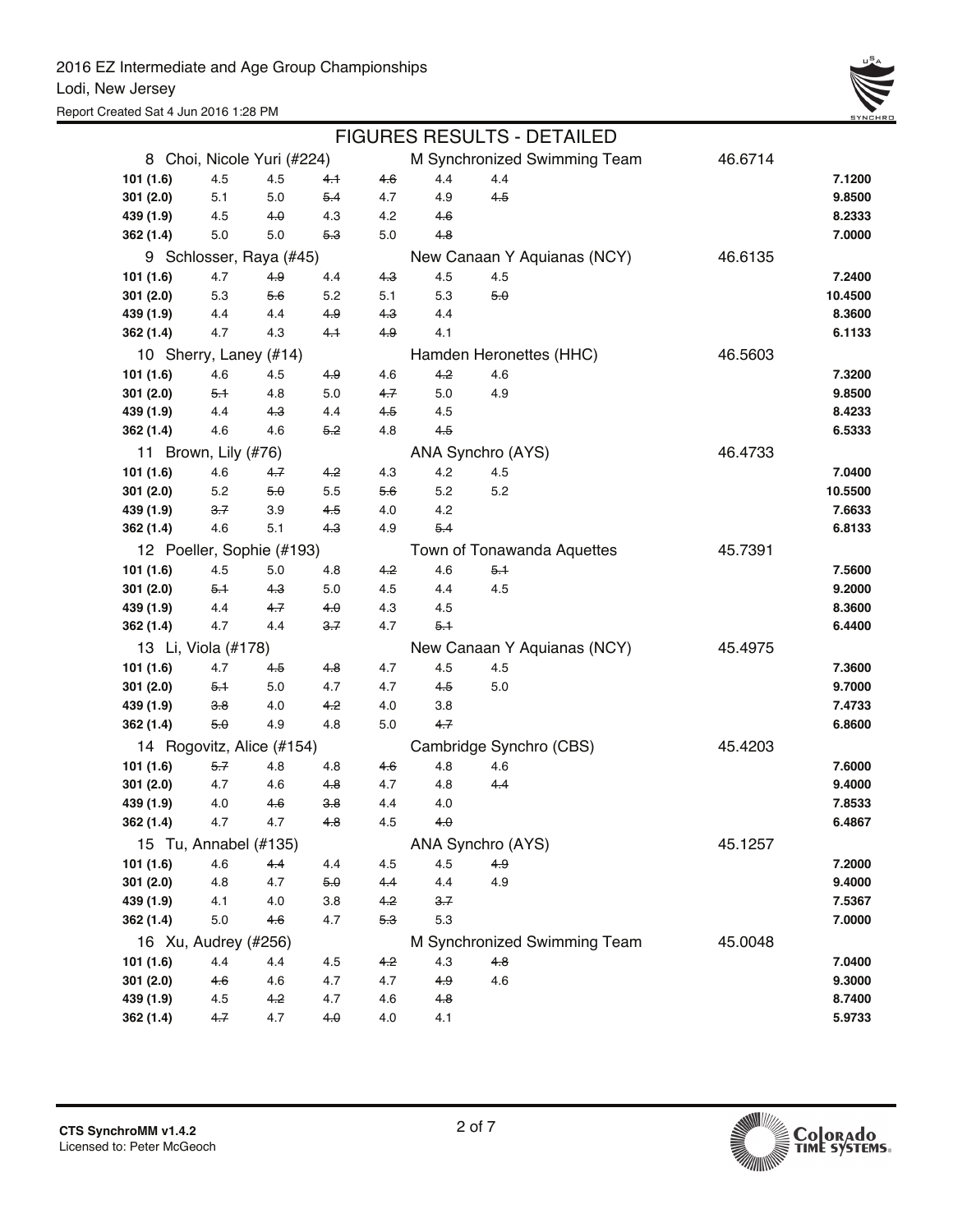

|           |                       |                               |       |       |           | <b>FIGURES RESULTS - DETAILED</b> |         |         |
|-----------|-----------------------|-------------------------------|-------|-------|-----------|-----------------------------------|---------|---------|
|           |                       | 17 Tobias, Sophie (#142)      |       |       |           | New Canaan Y Aquianas (NCY)       | 44.8551 |         |
| 101 (1.6) | 4.7                   | 4.3                           | 4.5   | 4.2   | 4.2       | 4.8                               |         | 7.0800  |
| 301(2.0)  | 5.3                   | 5.6                           | 5.4   | 5.4   | $5-1$     | 5.1                               |         | 10.6000 |
| 439 (1.9) | 3.6                   | 4.1                           | 3.9   | 3.8   | $3-5$     |                                   |         | 7.1567  |
| 362 (1.4) | 3.8                   | 4.0                           | 4.2   | 4.9   | 5.0       |                                   |         | 6.1133  |
|           |                       | 18 Wojcik, Erika (#230)       |       |       |           | ANA Synchro (AYS)                 | 44.6570 |         |
| 101(1.6)  | 4.5                   | 4.3                           | 4.6   | 4.4   | 4.5       | 4.4                               |         | 7.1200  |
| 301(2.0)  | 4.6                   | 4.8                           | 4.9   | 4.7   | 4.8       | 4.8                               |         | 9.5500  |
| 439 (1.9) | 4.1                   | 4.5                           | 4.8   | 4.3   | 4.1       |                                   |         | 8.1700  |
| 362 (1.4) | 4.1                   | 4.4                           | 4.3   | 3.8   | $4 - 7$   |                                   |         | 5.9733  |
|           |                       | 19 Fan, Victoria (#259)       |       |       |           | Freedom Valley YMCA Synchro       | 44.4348 |         |
| 101 (1.6) | $4 - 7$               | 4.6                           | 4.7   | 44    | 4.5       | 4.7                               |         | 7.4000  |
| 301(2.0)  | $5-4$                 | 5.1                           | 5.3   | 5.0   | 5.0       | 5.2                               |         | 10.3000 |
| 439 (1.9) | $3 - 7$               | 3.9                           | 4.1   | 3.8   | 3.7       |                                   |         | 7.2200  |
| 362 (1.4) | 4.5                   | 4.6                           | 3.9   | 3.9   | 3.8       |                                   |         | 5.7400  |
|           | 20 Beer, Helen (#260) |                               |       |       |           | Cambridge Synchro (CBS)           | 44.1691 |         |
| 101(1.6)  | 5.1                   | 4.7                           | 5.0   | 4.8   | 4.8       | 46                                |         | 7.7200  |
| 301(2.0)  | $5-1$                 | 4.8                           | 5.0   | 4.8   | 4.8       | 4.7                               |         | 9.7000  |
| 439 (1.9) | 3.9                   | 4.1                           | 3.9   | 3.9   | 36        |                                   |         | 7.4100  |
| 362 (1.4) | 4.1                   | 4.0                           | 4.1   | $3-7$ | 4.0       |                                   |         | 5.6467  |
|           |                       | 21 Strong, Sofia Marie (#103) |       |       |           | North Shore YMCA Selkies (NSS)    | 43.8938 |         |
| 101 (1.6) | 4.2                   | 3.8                           | 4.6   | 3.7   | 4.1       | 4.3                               |         | 6.5600  |
| 301(2.0)  | 5.0                   | 4.6                           | 5.0   | 4.9   | 4.8       | 4.9                               |         | 9.8000  |
| 439 (1.9) | 3.9                   | 3.6                           | 3.7   | 4.2   | 4.0       |                                   |         | 7.3467  |
| 362 (1.4) | 4.8                   | 4.5                           | $4-9$ | 4.8   | 4.5       |                                   |         | 6.5800  |
|           |                       | 22 Hauck, Yanna (#181)        |       |       |           | Cambridge Synchro (CBS)           | 43.7778 |         |
| 101 (1.6) | $4-3$                 | 4.4                           | 4.4   | $4-5$ | 4.4       | 4.4                               |         | 7.0400  |
| 301(2.0)  | $5+$                  | 4.7                           | 4.9   | 4.8   | 4.7       | 4.8                               |         | 9.6000  |
| 439 (1.9) | $3 - 7$               | 3.9                           | 3.8   | 3.7   | $4\theta$ |                                   |         | 7.2200  |
| 362 (1.4) | 4.4                   | 4.7                           | 4.7   | 4.5   | $4-2$     |                                   |         | 6.3467  |
|           |                       | 23 Cassidy, Katerine (#207)   |       |       |           | Swimkins Synchronized Swimming    | 43.5893 |         |
| 101 (1.6) | 4.7                   | 4.4                           | 4.5   | 4.6   | 43        | 5.0                               |         | 7.2800  |
| 301(2.0)  | 4.7                   | 4.6                           | 4.7   | 4.7   | 4.6       | 5.0                               |         | 9.3500  |
| 439 (1.9) | 3.8                   | 3.7                           | 36    | 45    | 4.3       |                                   |         | 7.4733  |
| 362 (1.4) | 4.3                   | 4.2                           | 4.3   | 4.4   | 3.7       |                                   |         | 5.9733  |
|           |                       | 24 Dong, Serena (#208)        |       |       |           | Freedom Valley YMCA Synchro       | 43.4735 |         |
| 101 (1.6) | 4.5                   | 4.5                           | 4.9   | 4.2   | 4.4       | 4.5                               |         | 7.1600  |
| 301 (2.0) | 4.9                   | 4.7                           | 4.7   | 5.0   | 4.9       | 4.8                               |         | 9.6500  |
| 439 (1.9) | $3 - 7$               | 3.5                           | 3.7   | 3.5   | 3.6       |                                   |         | 6.8400  |
| 362 (1.4) | 4.0                   | 4.9                           | 4.8   | 4.8   | 3.9       |                                   |         | 6.3467  |
|           |                       | 25 Gao, Angelina (#165)       |       |       |           | New Canaan Y Aquianas (NCY)       | 43.2801 |         |
| 101 (1.6) | $4-3$                 | $4 - 7$                       | 4.7   | 4.3   | 4.3       | 4.4                               |         | 7.0800  |
| 301(2.0)  | 5.2                   | 5.1                           | 5.2   | 4.4   | 4.5       | 4.9                               |         | 9.8500  |
| 439 (1.9) | 3.7                   | 4.2                           | 3.4   | 4.1   | 4.0       |                                   |         | 7.4733  |
| 362 (1.4) | $3.8\,$               | 3.9                           | 3.2   | 4.0   | 4.1       |                                   |         | 5.4600  |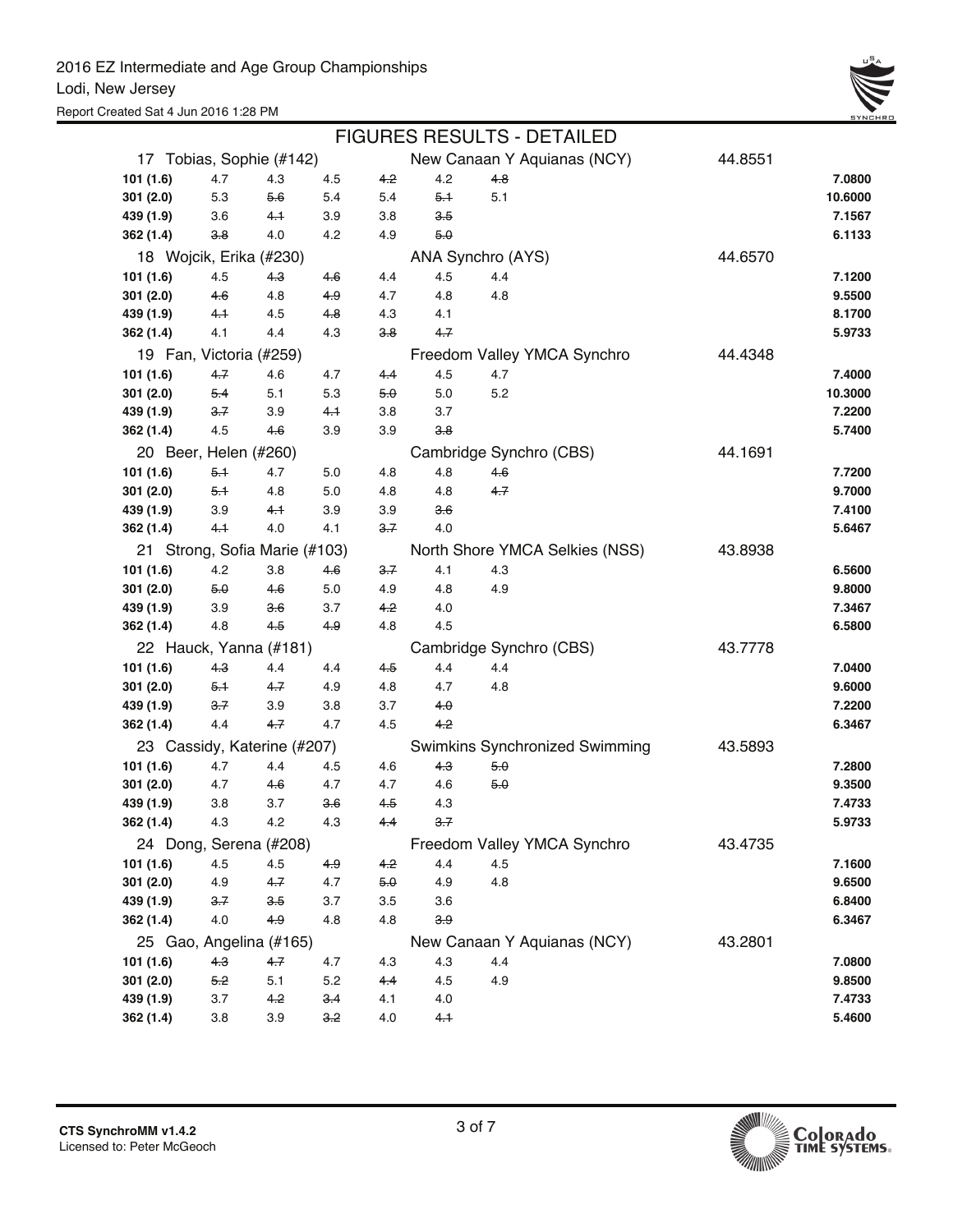

|                               |                |              |                |            |            | <b>FIGURES RESULTS - DETAILED</b> |         |                  |
|-------------------------------|----------------|--------------|----------------|------------|------------|-----------------------------------|---------|------------------|
| 26 Stewart, Cameron (#245)    |                |              |                |            |            | New Canaan Y Aquianas (NCY)       | 42.8696 |                  |
| 101 (1.6)                     | 4.6            | 4.7          | 4.3            | 4.3        | 4.1        | 4.0                               |         | 6.9200           |
| 301 (2.0)                     | 4.7            | 4.8          | 4.8            | 5.2        | 5.0        | 4.9                               |         | 9.7500           |
| 439 (1.9)                     | 4.2            | 3.5          | 3.7            | 3.9        | 3.4        |                                   |         | 7.0300           |
| 362 (1.4)                     | 4.0            | 4.6          | 4.0            | $4 - 7$    | 4.0        |                                   |         | 5.8800           |
| 27 Bataille, Juliette (#196)  |                |              |                |            |            | Cambridge Synchro (CBS)           | 42.7778 |                  |
| 101 (1.6)                     | 4.9            | 4.8          | 4.7            | 4.5        | 4.4        | 4.9                               |         | 7.5600           |
| 301 (2.0)                     | 4.7            | 4.6          | 4.8            | 4.7        | 4.6        | 4.6                               |         | 9.3000           |
| 439 (1.9)                     | 3.6            | 3.5          | 3.6            | 3.5        | 3.6        |                                   |         | 6.7767           |
| 362 (1.4)                     | 4.3            | 4.2          | 4.1            | 4.5        | 4.0        |                                   |         | 5.8800           |
| 28 Chen, Lillian (#8)         |                |              |                |            |            | New Canaan Y Aquianas (NCY)       | 42.6426 |                  |
| 101 (1.6)                     | 3.9            | 3.8          | 4.2            | 3.8        | 3.8        | 3.9                               |         | 6.1600           |
| 301(2.0)                      | 4.5            | 4.4          | 4.7            | 4.5        | 4.6        | 4.8                               |         | 9.1500           |
| 439 (1.9)                     | 3.6            | 4.5          | 3.9            | 3.8        | 3.9        |                                   |         | 7.3467           |
| 362 (1.4)                     | 4.7            | $4-3$        | 5.0            | 4.8        | 5.3        |                                   |         | 6.7667           |
| 29 Mahoney, Julie (#70)       |                |              |                |            |            | ANA Synchro (AYS)                 | 42.4783 |                  |
| 101 (1.6)                     | $4-3$          | 3.9          | 4.0            | 4.0        | 3.9        | 4.0                               |         | 6.3600           |
| 301(2.0)                      | 4.7            | 4.7          | 4.4            | 4.6        | 4.7        | 5.0                               |         | 9.3500           |
| 439 (1.9)                     | 3.8            | 4.0          | 3.8            | 3.6        | 4.0        |                                   |         | 7.3467           |
| 362 (1.4)                     | $4-3$          | 4.3          | 4.4            | 5.1        | 4.7        |                                   |         | 6.2533           |
| 30 Andrew-Blondin, Lola (#86) |                |              |                |            |            | Cambridge Synchro (CBS)           | 42.4445 |                  |
| 101(1.6)                      | 3.8            | 4.1          | 4.2            | 4.2        | 4.4        | 4.0                               |         | 6.6000           |
| 301(2.0)                      | 4.8            | 4.9          | 4.8            | 4.6        | 4.5        | 4.5                               |         | 9.3500           |
| 439 (1.9)<br>362 (1.4)        | 3.9<br>4.0     | 3.6<br>3.8   | 4.2<br>$4 - 7$ | 4.1<br>4.4 | 3.7<br>4.3 |                                   |         | 7.4100<br>5.9267 |
|                               |                |              |                |            |            |                                   |         |                  |
| 31 Montana, Sofia (#87)       |                |              |                |            |            | Cambridge Synchro (CBS)           | 42.2464 |                  |
| 101 (1.6)                     | 4.4            | 4.6          | 4.3            | 4.3        | 4.5        | 4.7                               |         | 7.1200           |
| 301(2.0)<br>439 (1.9)         | 4.4<br>3.9     | 4.1<br>$3-5$ | $4 - 7$<br>3.7 | 4.5<br>3.5 | 4.4<br>3.8 | 4.6                               |         | 8.9500<br>6.9667 |
| 362 (1.4)                     | 4.0            | 4.3          | 4.4            | 4.4        | 4.9        |                                   |         | 6.1133           |
| 32 Chen - AYS, Hannah (#174)  |                |              |                |            |            | ANA Synchro (AYS)                 | 42.1691 |                  |
| 101 (1.6)                     | 4.2            | 4.1          | 4.5            | 4.0        | 4.2        | 4.3                               |         | 6.7200           |
| 301(2.0)                      | 4.0            | 4.0          | <del>3.6</del> | 4.2        | 4.0        | 4.7                               |         | 8.1000           |
| 439 (1.9)                     | <del>4.3</del> | 4.4          | 4.8            | 4.7        | 4.6        |                                   |         | 8.6767           |
| 362 (1.4)                     | $4.0\,$        | 3.9          | 4.2            | 4.0        | 4.0        |                                   |         | 5.6000           |
| 33 Morin, Ashley (#251)       |                |              |                |            |            | ANA Synchro (AYS)                 | 41.7681 |                  |
| 101 (1.6)                     | 4.5            | $3 - 7$      | 3.8            | 3.7        | 3.9        | 3.9                               |         | 6.1200           |
| 301(2.0)                      | 4.6            | 4.6          | 4.6            | 4.7        | 4.6        | $4-4$                             |         | 9.2000           |
| 439 (1.9)                     | 3.7            | 3.6          | 4.0            | 3.7        | 3.5        |                                   |         | 6.9667           |
| 362 (1.4)                     | 4.7            | 4.7          | 4.6            | 3.8        | 4.7        |                                   |         | 6.5333           |
| 34 Krueger, Maura (#4)        |                |              |                |            |            | ANA Synchro (AYS)                 | 41.7439 |                  |
| 101 (1.6)                     | 4.5            | 3.9          | 3.8            | 4.0        | 4.0        | 4.0                               |         | 6.3600           |
| 301 (2.0)                     | 4.6            | 4.7          | 4.8            | 5.4        | 5.5        | 4.8                               |         | 9.8500           |
| 439 (1.9)                     | 4.3            | 4.0          | 4.2            | 3.8        | 3.7        |                                   |         | 7.6000           |
| 362 (1.4)                     | 3.4            | 3.9          | 3.8            | 3.4        | 3.5        |                                   |         | 4.9933           |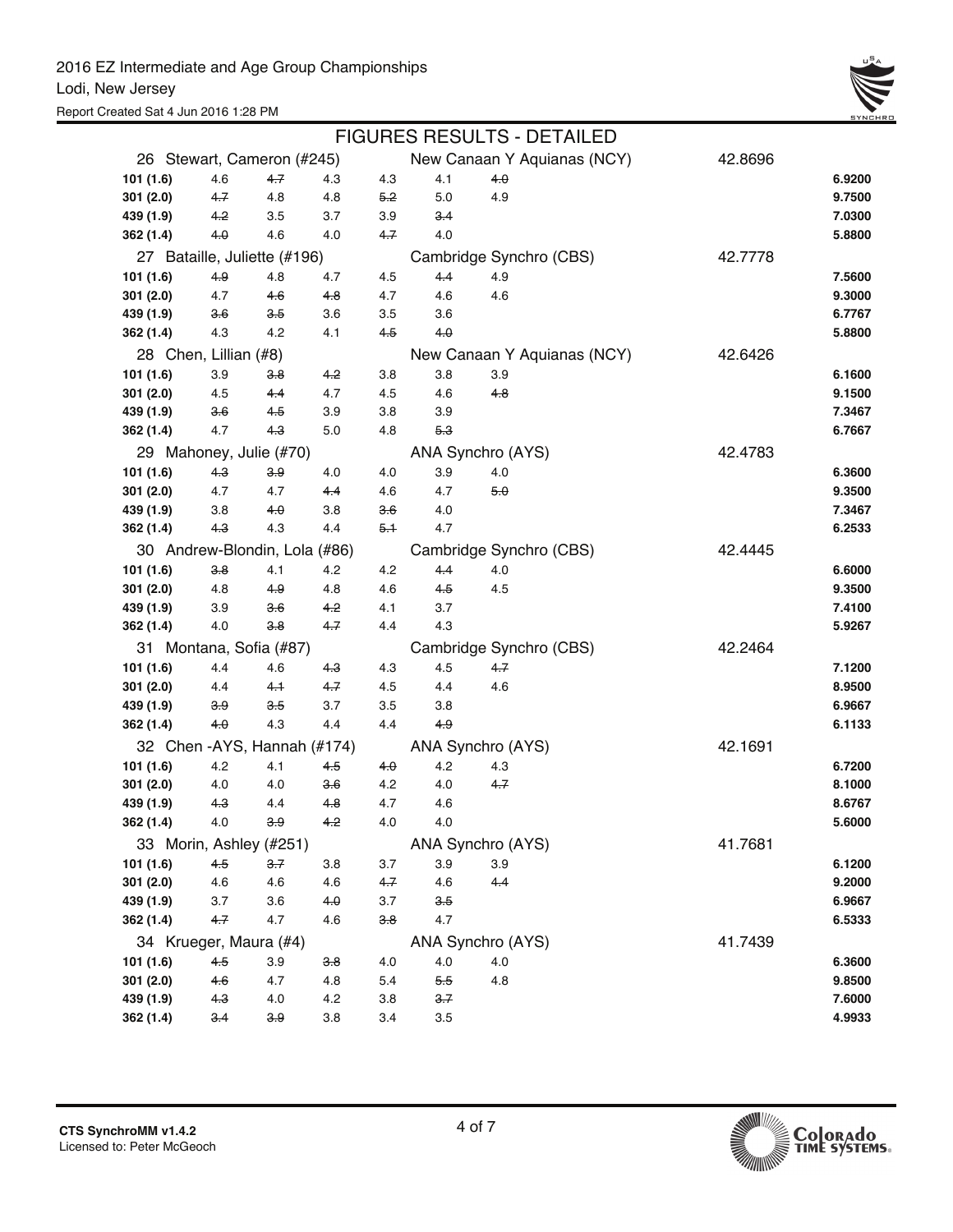

|                            |                    |                           |         |         |                | <b>FIGURES RESULTS - DETAILED</b> |         |        |
|----------------------------|--------------------|---------------------------|---------|---------|----------------|-----------------------------------|---------|--------|
|                            |                    | 35 Brzykcy, Sarah (#158)  |         |         |                | Swimkins Synchronized Swimming    | 41.6909 |        |
| 101(1.6)                   | $4-3$              | 3.8                       | 4.1     | 3.8     | 4.1            | 4.2                               |         | 6.4800 |
| 301(2.0)                   | 4.7                | 4.6                       | 4.7     | 4.2     | 4.2            | 4.2                               |         | 8.8500 |
| 439 (1.9)                  | 4.2                | 4.6                       | $3 - 7$ | 4.1     | 4.0            |                                   |         | 7.7900 |
| 362 (1.4)                  | 4.1                | 3.8                       | 4.0     | 4.0     | $4-3$          |                                   |         | 5.6467 |
|                            |                    | 36 Alhadeff, Keira (#80)  |         |         |                | York Synchroettes (YSE)           | 41.3333 |        |
| 101(1.6)                   | 4.5                | 4.1                       | 4.0     | 4.0     | 4.0            | 4.0                               |         | 6.4400 |
| 301(2.0)                   | 3.5                | 3.3                       | $2-5$   | 40      | 3.9            | 3.6                               |         | 7.1500 |
| 439 (1.9)                  | 4.6                | 4.5                       | 4.9     | 4.6     | 4.5            |                                   |         | 8.6767 |
| 362 (1.4)                  | 4.5                | 4.5                       | 4.4     | $4-3$   | 4.6            |                                   |         | 6.2533 |
| 37 Shevtsova, Arina (#78)  |                    |                           |         |         |                | Cambridge Synchro (CBS)           | 41.3284 |        |
| 101(1.6)                   | $4-8$              | 4.6                       | 4.8     | 4.5     | 4.2            | 4.8                               |         | 7.4800 |
| 301(2.0)                   | 4.4                | 4.5                       | 4.9     | 4.6     | 4.4            | 4.8                               |         | 9.1500 |
| 439 (1.9)                  | 3.0                | 3.6                       | 3.3     | 3.5     | 3.2            |                                   |         | 6.3333 |
| 362 (1.4)                  | 4.0                | 39                        | 4.0     | 3.9     | 4.0            |                                   |         | 5.5533 |
|                            |                    | 38 Yoo, Jerin Taei (#222) |         |         |                | M Synchronized Swimming Team      | 41.1594 |        |
| 101(1.6)                   | 46                 | 4.2                       | 4.2     | 4.0     | 3.9            | 4.0                               |         | 6.5600 |
| 301(2.0)                   | 4.6                | 4.6                       | 4.8     | 4.4     | 4.6            | 4.7                               |         | 9.2500 |
| 439 (1.9)                  | 3.3                | 3.3                       | 3.2     | 3.7     | 4.1            |                                   |         | 6.5233 |
| 362(1.4)                   | 4.0                | 4.3                       | 4.1     | 4.7     | 4.6            |                                   |         | 6.0667 |
| 39 McNamara, Caitlin (#40) |                    |                           |         |         |                | Town of Tonawanda Aquettes        | 40.9613 |        |
| 101(1.6)                   | 4.4                | 4.5                       | 4.5     | 36      | 4.0            | 4.3                               |         | 6.8800 |
| 301(2.0)                   | 4.7                | 4.8                       | 5.1     | $4-5$   | 4.6            | 5.2                               |         | 9.6000 |
| 439 (1.9)                  | 3.6                | 3.4                       | 3.3     | $3 - 7$ | 3.5            |                                   |         | 6.6500 |
| 362 (1.4)                  | 3.6                | 3.8                       | 3.7     | 3.7     | <del>3 3</del> |                                   |         | 5.1333 |
| 40 Lee, Hannah (#64)       |                    |                           |         |         |                | M Synchronized Swimming Team      | 40.6714 |        |
| 101(1.6)                   | 4.5                | 4.1                       | 4.0     | 4.4     | 3.9            | 3.9                               |         | 6.5600 |
| 301(2.0)                   | 4.2                | 4.3                       | 4.0     | 4.0     | $4-5$          | 4.3                               |         | 8.4000 |
| 439 (1.9)                  | 3.8                | 3.9                       | 3.8     | 4.0     | 4.3            |                                   |         | 7.4100 |
| 362 (1.4)                  | 4.0                | <del>38</del>             | 4.0     | 44      | 4.2            |                                   |         | 5.6933 |
|                            |                    | 41 McKinnon, Shyah (#229) |         |         |                | Cambridge Synchro (CBS)           | 40.2174 |        |
| 101(1.6)                   | 4.7                | 4.7                       | 5.0     | 4.3     | 4.4            | 4.3                               |         | 7.2400 |
| 301 (2.0)                  | 4.7                | 4.5                       | 4.7     | 4.4     | 4.2            | 4.3                               |         | 8.9500 |
| 439 (1.9)                  | <del>3.6</del>     | 2.9                       | 3.0     | 18      | 2.7            |                                   |         | 5.4467 |
| 362 (1.4)                  | 4.3                | 4.3                       | 4.3     | 4.5     | 4.6            |                                   |         | 6.1133 |
|                            | 42 Jha, Rhea (#65) |                           |         |         |                | New Canaan Y Aquianas (NCY)       | 40.1594 |        |
| 101 (1.6)                  | $4-3$              | 3.8                       | 3.8     | 3.8     | 3.9            | 4.1                               |         | 6.2400 |
| 301 (2.0)                  | 4.0                | 4.2                       | 4.2     | 4.2     | 4.3            | 4.7                               |         | 8.4500 |
| 439 (1.9)                  | 3.9                | 3.9                       | 3.7     | 3.6     | 3.6            |                                   |         | 7.0933 |
| 362 (1.4)                  | 4.1                | 4.2                       | 4.1     | 4.4     | $4 - 7$        |                                   |         | 5.9267 |
|                            |                    | 43 Venetiou, Sophia (#11) |         |         |                | ANA Synchro (AYS)                 | 40.0917 |        |
| 101 (1.6)                  | 4.4                | 4.0                       | 4.3     | 4.1     | 4.1            | 4.0                               |         | 6.6000 |
| 301 (2.0)                  | 4.1                | 4.6                       | 4.2     | 4.0     | 3.9            | 3.3                               |         | 8.1000 |
| 439 (1.9)                  | 3.8                | 3.9                       | 3.7     | 4.1     | 4.0            |                                   |         | 7.4100 |
| 362 (1.4)                  | 4.0                | 3.8                       | 4.1     | 3.6     | 4.3            |                                   |         | 5.5533 |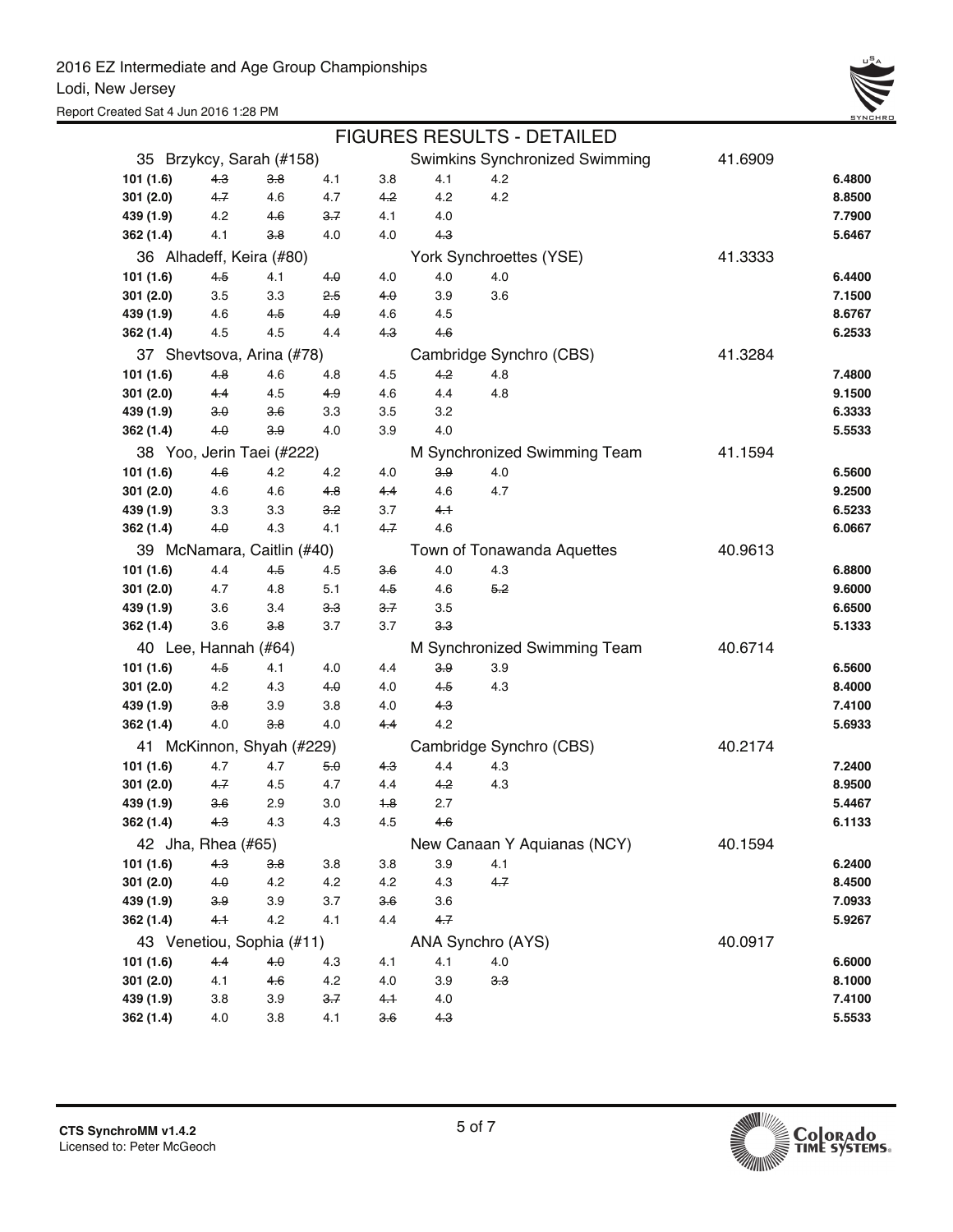

|                          |     |                              |       |       |       | <b>FIGURES RESULTS - DETAILED</b> |         |        |
|--------------------------|-----|------------------------------|-------|-------|-------|-----------------------------------|---------|--------|
| 44 He, Sabrina (#249)    |     |                              |       |       |       | ANA Synchro (AYS)                 | 39.6425 |        |
| 101 (1.6)                | 3.8 | 4.0                          | 3.8   | 3.8   | 4.0   | 4.0                               |         | 6.2400 |
| 301 (2.0)                | 4.2 | 4.4                          | 4.5   | 4.5   | 4.4   | 4.5                               |         | 8.9000 |
| 439 (1.9)                | 3.4 | 3.8                          | 3.8   | 3.8   | 4.0   |                                   |         | 7.2200 |
| 362 (1.4)                | 3.8 | $3-5$                        | 3.5   | 3.6   | 3.6   |                                   |         | 4.9933 |
|                          |     | 45 Veach, Kayleigh (#114)    |       |       |       | York Synchroettes (YSE)           | 39.5652 |        |
| 101 (1.6)                | 4.1 | 3.5                          | 3.5   | 3.6   | 3.6   | 3.0                               |         | 5.6800 |
| 301(2.0)                 | 4.5 | 4.7                          | 4.5   | 4.2   | 4.2   | 3.9                               |         | 8.7000 |
| 439 (1.9)                | 4.0 | 4.0                          | 4.0   | 3.8   | 4.0   |                                   |         | 7.6000 |
| 362 (1.4)                | 3.8 | 4.2                          | 4.0   | 3.6   | $3-5$ |                                   |         | 5.3200 |
|                          |     | 46 Wojenski, Amber (#96)     |       |       |       | Hamden Heronettes (HHC)           | 39.0435 |        |
| 101 (1.6)                | 4.4 | 4.0                          | 4.0   | 3.9   | 4.1   | 3.9                               |         | 6.4000 |
| 301 (2.0)                | 4.4 | 4.6                          | 4.5   | 4.4   | $4-3$ | 4.5                               |         | 8.9000 |
| 439 (1.9)                | 3.4 | 3.5                          | 3.4   | 3.4   | 3.3   |                                   |         | 6.4600 |
| 362 (1.4)                | 3.7 | $3-6$                        | 3.9   | 3.7   | 3.7   |                                   |         | 5.1800 |
|                          |     | 47 Jung, Olivia Jiwon (#172) |       |       |       | M Synchronized Swimming Team      | 38.8503 |        |
| 101 (1.6)                | 4.3 | 4.1                          | 46    | 4.0   | 4.0   | 4.5                               |         | 6.7600 |
| 301 (2.0)                | 4.0 | 3.8                          | 4.0   | 3.8   | $4-3$ | 4.0                               |         | 7.9000 |
| 439 (1.9)                | 3.7 | 3.7                          | 3.3   | 3.6   | 4.0   |                                   |         | 6.9667 |
| 362 (1.4)                | 4.2 | $3-4$                        | 3.9   | 3.7   | 3.5   |                                   |         | 5.1800 |
| 48 Lathrop, Meghan (#71) |     |                              |       |       |       | York Synchroettes (YSE)           | 38.7054 |        |
| 101 (1.6)                | 4.0 | 3.7                          | 3.5   | 3.6   | 3.6   | 3.8                               |         | 5.8800 |
| 301 (2.0)                | 4.6 | 4.6                          | 4.7   | 4.7   | $4-5$ | 4.7                               |         | 9.3000 |
| 439 (1.9)                | 3.2 | 3.5                          | 3.3   | 3.3   | 3.0   |                                   |         | 6.2067 |
| 362 (1.4)                | 4.0 | 3.7                          | 3.7   | 3.7   | $4-4$ |                                   |         | 5.3200 |
|                          |     | 49 Gu, Anne Xiaotong (#171)  |       |       |       | Freedom Valley YMCA Synchro       | 38.6764 |        |
| 101 (1.6)                | 4.2 | 4.0                          | $4-3$ | 3.8   | 4.0   | 4.0                               |         | 6.4800 |
| 301(2.0)                 | 4.1 | 4.0                          | 3.9   | 3.9   | 4.0   | $4-4$                             |         | 8.0000 |
| 439 (1.9)                | 3.6 | $3 - 7$                      | $3-5$ | 3.7   | 3.5   |                                   |         | 6.8400 |
| 362 (1.4)                | 3.9 | 3.6                          | 3.8   | 4.0   | 3.8   |                                   |         | 5.3667 |
|                          |     | 50 Giesselbach, Sarah (#29)  |       |       |       | York Synchroettes (YSE)           | 38.6667 |        |
| 101 (1.6)                | 4.2 | 3.7                          | 3.9   | 3.5   | 4.1   | 4.1                               |         | 6.3200 |
| 301(2.0)                 | 4.2 | 4.4                          | 4.6   | 4.0   | 4.0   | 4.4                               |         | 8.5000 |
| 439 (1.9)                | 3.1 | <del>4.3</del>               | 3.9   | 3.2   | 3.3   |                                   |         | 6.5867 |
| 362 (1.4)                | 3.8 | 3.7                          | 3.8   | 3.8   | 3.5   |                                   |         | 5.2733 |
|                          |     | 51 Zhang, Athena (#27)       |       |       |       | ANA Synchro (AYS)                 | 38.4880 |        |
| 101 (1.6)                | 4.1 | 3.8                          | 3.8   | 4.0   | 4.0   | 4.2                               |         | 6.3600 |
| 301(2.0)                 | 4.4 | 4.3                          | 4.5   | $4-1$ | 4.2   | 4.7                               |         | 8.7000 |
| 439 (1.9)                | 3.3 | 3.6                          | 3.2   | 3.4   | 3.0   |                                   |         | 6.2700 |
| 362 (1.4)                | 4.0 | 3.6                          | 4.1   | 3.6   | 3.5   |                                   |         | 5.2267 |
|                          |     | 52 Zarnik, Collen (#177)     |       |       |       | New Canaan Y Aquianas (NCY)       | 38.4299 |        |
| 101 (1.6)                | 3.8 | 3.9                          | 4.2   | 4.0   | 3.8   | 4.2                               |         | 6.3600 |
| 301(2.0)                 | 3.8 | 3.9                          | 3.8   | 4.0   | 4.0   | 3.7                               |         | 7.7500 |
| 439 (1.9)                | 3.4 | 3.5                          | 3.6   | 3.5   | 3.6   |                                   |         | 6.7133 |
| 362 (1.4)                | 3.7 | 4.2                          | 4.1   | 4.1   | 4.0   |                                   |         | 5.6933 |

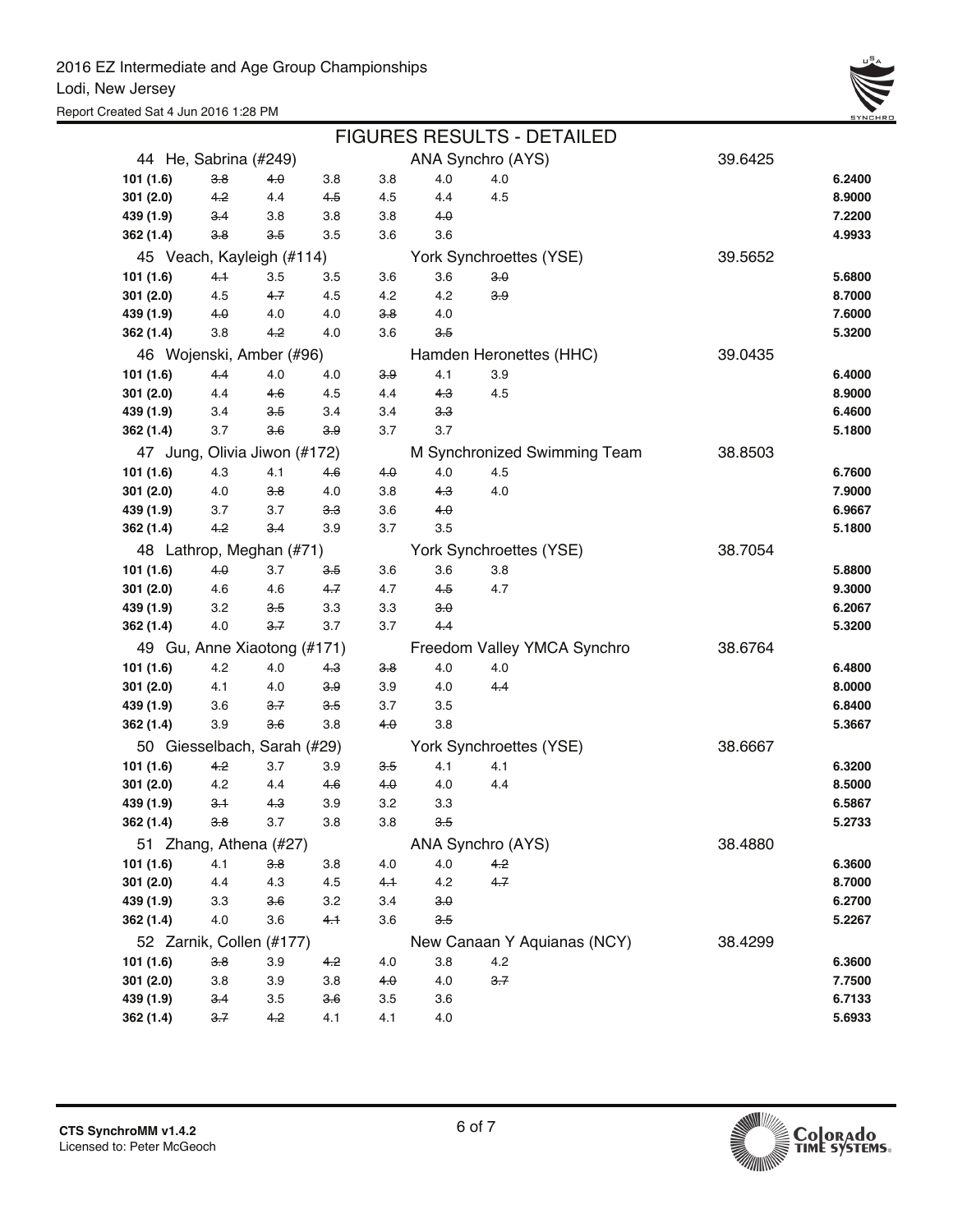Report Created Sat 4 Jun 2016 1:28 PM



|                             |           |                           |                |       |                | <b>FIGURES RESULTS - DETAILED</b> |         |        |
|-----------------------------|-----------|---------------------------|----------------|-------|----------------|-----------------------------------|---------|--------|
| 53 Xu, Sophia (#18)         |           |                           |                |       |                | ANA Synchro (AYS)                 | 38.2367 |        |
| 101 (1.6)                   | 4.0       | $3 - 7$                   | 3.9            | 3.8   | 4.0            | $4 +$                             |         | 6.2800 |
| 301 (2.0)                   | 4.0       | 3.6                       | 4.0            | $3-0$ | 3.0            | 3.2                               |         | 6.9000 |
| 439 (1.9)                   | 4.2       | $4 - 7$                   | 4.1            | 3.9   | 4.0            |                                   |         | 7.7900 |
| 362 (1.4)                   | 4.0       | 3.8                       | 3.8            | 3.8   | $4-3$          |                                   |         | 5.4133 |
| 54 Devan, Threya (#89)      |           |                           |                |       |                | ANA Synchro (AYS)                 | 37.5217 |        |
| 101(1.6)                    | $4-3$     | 4.1                       | 4.0            | 4.0   | 3.9            | 4.1                               |         | 6.4800 |
| 301 (2.0)                   | 4.4       | 4.0                       | 4.0            | 3.7   | 3.8            | 4.0                               |         | 7.9000 |
| 439 (1.9)                   | 3.7       | 3.3                       | 3.0            | 3.0   | 3.4            |                                   |         | 6.1433 |
| 362 (1.4)                   | 3.9       | 4.0                       | 3.9            | 3.7   | $3-3$          |                                   |         | 5.3667 |
| 55 Kraft, Sadie (#3)        |           |                           |                |       |                | York Synchroettes (YSE)           | 37.3333 |        |
| 101 (1.6)                   | 3.8       | 3.5                       | 3.3            | 3.8   | 3.5            | 4.0                               |         | 5.8400 |
| 301(2.0)                    | 4.4       | 4.1                       | 4.2            | 4.1   | 4.4            | 3.8                               |         | 8.4000 |
| 439 (1.9)                   | 3.5       | 3.8                       | 3.5            | 3.6   | $3-4$          |                                   |         | 6.7133 |
| 362 (1.4)                   | 3.6       | $3 - 7$                   | <del>3.3</del> | 3.4   | 3.3            |                                   |         | 4.8067 |
| 56 McCready, Kathryn (#112) |           |                           |                |       |                | ANA Synchro (AYS)                 | 36.9951 |        |
| 101 (1.6)                   | 3.8       | 3.5                       | 3.7            | 3.8   | 3.6            | 3.5                               |         | 5.8400 |
| 301 (2.0)                   | $4\theta$ | 3.8                       | 4.0            | 3.8   | 3.5            | 3.6                               |         | 7.6000 |
| 439 (1.9)                   | 3.6       | 3.8                       | 3.7            | 3.8   | 3.7            |                                   |         | 7.0933 |
| 362 (1.4)                   | 36        | $3-4$                     | 3.6            | 3.5   | 3.6            |                                   |         | 4.9933 |
|                             |           | 57 Horan, Veronica (#225) |                |       |                | Town of Tonawanda Aquettes        | 35.8793 |        |
| 101(1.6)                    | 4.2       | $4-4$                     | 4.2            | 4.2   | 4.0            | 4.1                               |         | 6.6800 |
| 301(2.0)                    | 4.2       | 4.0                       | 4.5            | 4.2   | 4.2            | 4.0                               |         | 8.3000 |
| 439 (1.9)                   | 2.0       | 2.5                       | $+9$           | 3.2   | <del>3.3</del> |                                   |         | 4.8767 |
| 362 (1.4)                   | 3.5       | 3.5                       | 3.6            | 3.5   | $3-4$          |                                   |         | 4.9000 |
| 58 Kahn, Eleanor (#44)      |           |                           |                |       |                | ANA Synchro (AYS)                 | 35.7246 |        |
| 101 (1.6)                   | 3.6       | 3.2                       | 3.2            | 3.4   | 3.5            | 3.0                               |         | 5.3200 |
| 301(2.0)                    | 4.3       | 4.0                       | 4.0            | 3.5   | 3.0            | 3.0                               |         | 7.2500 |
| 439 (1.9)                   | 3.5       | 3.8                       | 3.3            | 3.5   | 3.6            |                                   |         | 6.7133 |
| 362 (1.4)                   | 4.0       | 3.9                       | $4-3$          | 3.5   | 3.6            |                                   |         | 5.3667 |
| 59 Falco, Isabella (#211)   |           |                           |                |       |                | ANA Synchro (AYS)                 | 35.5893 |        |
| 101 (1.6)                   | $4-2$     | 3.7                       | 3.8            | 3.8   | 4.0            | 4.1                               |         | 6.2800 |
| 301 (2.0)                   | 4.0       | 3.7                       | 3.5            | 2.7   | 3.0            | 3.9                               |         | 7.0500 |
| 439 (1.9)                   | 3.3       | 3.4                       | 2.8            | 3.1   | 3.0            |                                   |         | 5.9533 |
| 362 (1.4)                   | 3.9       | $3 - 7$                   | 3.7            | 4.0   | 3.7            |                                   |         | 5.2733 |
| 60 Rule, Mercy (#188)       |           |                           |                |       |                | ANA Synchro (AYS)                 | 34.2899 |        |
| 101 (1.6)                   | 4.4       | 4.1                       | 4.1            | 4.0   | 4.0            | 4.5                               |         | 6.6400 |
| 301(2.0)                    | 4.0       | 4.0                       | 4.0            | 3.7   | 3.8            | $4-4$                             |         | 7.9000 |
| 439 (1.9)                   | 2.0       | $+9$                      | 2.0            | 2.2   | 2.0            |                                   |         | 3.8000 |
| 362 (1.4)                   | 3.8       | 3.8                       | 3.8            | 3.6   | $4+$           |                                   |         | 5.3200 |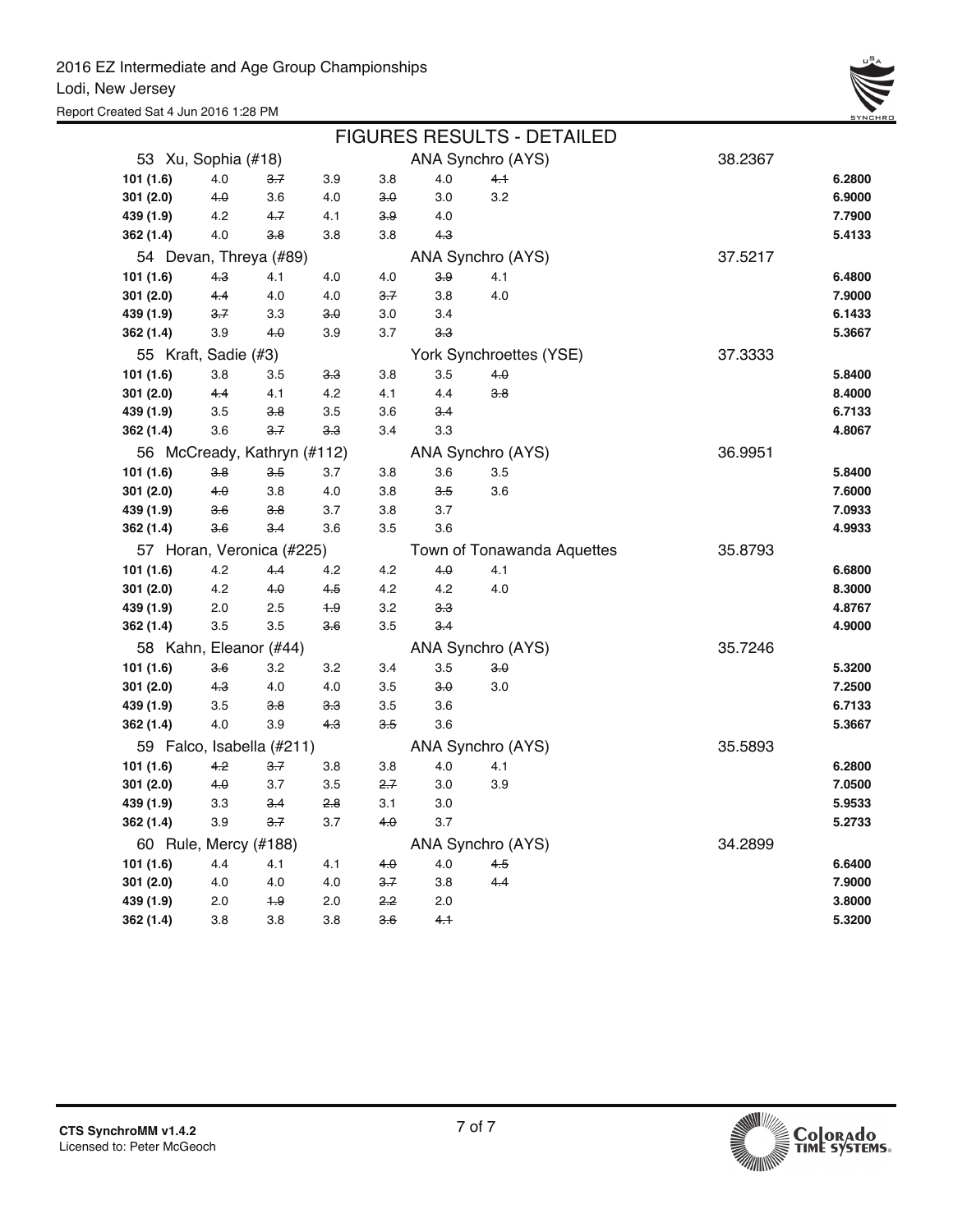

## **INTERMEDIATE 10 AND UNDER SOLO FREE ROUTINE FINAL** RESULTS

|      |                        | Referee      |                 | Wachob, Vivian         |            | <b>KEK</b> |     |                        |            |
|------|------------------------|--------------|-----------------|------------------------|------------|------------|-----|------------------------|------------|
|      |                        | Vice Referee |                 | Kim. M.                |            | MST        |     |                        |            |
|      | Execution              |              | <b>Artistic</b> |                        |            |            |     | Difficulty             |            |
| l# 1 | Belhazy-Kovacs, Zsuzsa | <b>AYS</b>   | #               | Belhazy-Kovacs, Zsuzsa | <b>AYS</b> |            | #   | Belhazy-Kovacs, Zsuzsa | <b>AYS</b> |
| I# 2 | Mohammed, Dale         | U            | l# 2            | Mohammed, Dale         | U          |            | # 2 | Mohammed, Dale         | U          |
| l#3  | Montgomery, Anna       | HHC.         | l#3             | Montgomery, Anna       | <b>HHC</b> |            | #3  | Montgomery, Anna       | <b>HHC</b> |
| l#4  | Hatt, Jennifer         | <b>PYS</b>   | #4              | Hatt. Jennifer         | <b>PYS</b> |            | #4  | Hatt, Jennifer         | <b>PYS</b> |
| l# 5 | Foster, Marta          | <b>BGW</b>   | l#5             | Foster, Marta          | <b>BGW</b> |            | l#5 | Foster, Marta          | <b>BGW</b> |

|   | <b>Rank Club</b> |                                                  | <b>Athlete</b>          |     | <b>Execution</b> | Artistic Impr. | <b>Difficulty</b> | Pen | Total   | <b>Behind</b> |
|---|------------------|--------------------------------------------------|-------------------------|-----|------------------|----------------|-------------------|-----|---------|---------------|
|   | <b>NCY</b>       | New Canaan Y<br>Aquianas (#1)                    | <b>ISFAHANI, Rubina</b> | 06' | 15,0000          | 20.2667        | 14.4000           |     | 49.6667 |               |
| 2 | <b>BAS</b>       | <b>Berkeley Aquatic</b><br>Synchro (#8)          | GEE, Victoria           | 06' | 14.1000          | 19.3333        | 14.2000           |     | 47.6333 | 2.0334        |
| 3 | <b>MST</b>       | M Synchronized<br>Swimming Team<br>(42)          | CHEN, Andrea            | '07 | 14.5000          | 18.6667        | 14.3000           |     | 47.4667 | 2.2000        |
| 4 | <b>MST</b>       | M Synchronized<br>Swimming Team<br>(#6)          | SHEN, Aubrey            | '07 | 14.4000          | 18.6667        | 14.0000           |     | 47.0667 | 2.6000        |
| 5 | <b>NSS</b>       | North Shore YMCA<br>Selkies (#4)                 | STRONG, Sofia Marie     | 08' | 13,8000          | 19.3333        | 13.7000           |     | 46.8333 | 2.8334        |
| 6 | <b>HHC</b>       | Hamden<br>Heronettes (#3)                        | SHERRY, Laney           | 06' | 13.7000          | 18,8000        | 13,8000           |     | 46.3000 | 3.3667        |
| 7 | <b>BSK</b>       | <b>Swimkins</b><br>Synchronized<br>Swimming (#7) | CASSIDY, Katerine       | '07 | 13.5000          | 18,4000        | 13.5000           |     | 45.4000 | 4.2667        |
| 8 | <b>AYS</b>       | ANA Synchro (#5)                                 | HE, Sabrina             | '07 | 13.3000          | 17.8667        | 13.0000           |     | 44.1667 | 5.5000        |

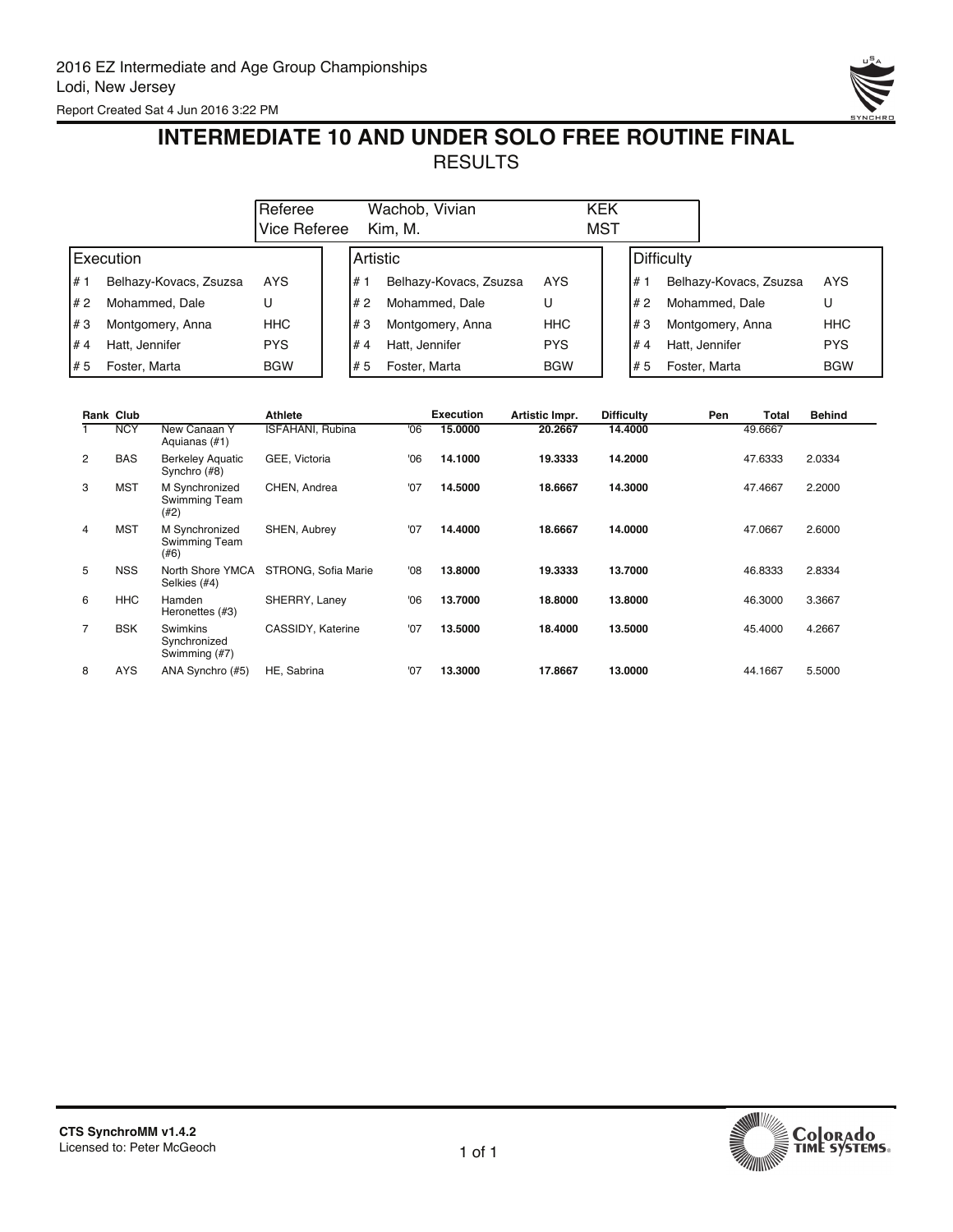Report Created Sat 4 Jun 2016 3:23 PM



### **INTERMEDIATE 10 AND UNDER SOLO FREE ROUTINE FINAL**

|      |            |                                     | Referee                                                     | Wachob, Vivian      |                        |            |                     |                |                    | <b>KEK</b> |                   |                   |                        |            |               |
|------|------------|-------------------------------------|-------------------------------------------------------------|---------------------|------------------------|------------|---------------------|----------------|--------------------|------------|-------------------|-------------------|------------------------|------------|---------------|
|      |            |                                     | Vice Referee                                                | Kim, M.             |                        |            |                     |                |                    | <b>MST</b> |                   |                   |                        |            |               |
|      | Execution  |                                     |                                                             | Artistic            |                        |            |                     |                |                    |            |                   | <b>Difficulty</b> |                        |            |               |
| #1   |            | Belhazy-Kovacs, Zsuzsa              | <b>AYS</b><br># 1                                           |                     | Belhazy-Kovacs, Zsuzsa |            |                     | AYS            |                    |            | # 1               |                   | Belhazy-Kovacs, Zsuzsa | AYS        |               |
| # 2  |            | Mohammed, Dale                      | U<br># 2                                                    |                     | Mohammed, Dale         |            |                     | U              |                    |            | # 2               | Mohammed, Dale    |                        | U          |               |
| #3   |            | Montgomery, Anna                    | #3<br>HHC                                                   |                     | Montgomery, Anna       |            |                     | HHC            |                    |            | #3                |                   | Montgomery, Anna       | <b>HHC</b> |               |
| #4   |            | Hatt, Jennifer                      | <b>PYS</b><br># 4                                           | Hatt, Jennifer      |                        |            |                     | <b>PYS</b>     |                    |            | #4                | Hatt, Jennifer    |                        | <b>PYS</b> |               |
| #5   |            | Foster, Marta                       | <b>BGW</b><br># 5                                           | Foster, Marta       |                        |            |                     | <b>BGW</b>     |                    |            | # 5               | Foster, Marta     |                        |            | <b>BGW</b>    |
|      |            |                                     |                                                             |                     |                        |            |                     |                |                    |            |                   |                   |                        |            |               |
| Rank |            | <b>NOC</b>                          | <b>Athlete</b>                                              |                     |                        | 1          | $\mathbf{2}$        | 3              | <b>JUDGES</b><br>4 | 5          |                   |                   | Pen                    | Total      | <b>Behind</b> |
| 1    | <b>NCY</b> | New Canaan Y                        | ISFAHANI, Rubina                                            | 06                  |                        |            |                     |                |                    |            |                   |                   |                        | 49.6667    |               |
|      |            | Aquianas (#1)                       |                                                             |                     | Exec                   | 4.5        | 5.5                 | 4.8            | 5.6                | 4.7        |                   | 15.000            |                        |            |               |
|      |            |                                     |                                                             |                     | Al                     | 5.0        | 5.2                 | 5.0            | 5.4                | 4.8        |                   | 20.267            |                        |            |               |
| 2    | <b>BAS</b> | <b>Berkeley Aquatic</b>             | GEE, Victoria                                               | '06                 | <b>Diff</b>            | 4.7        | <del>5.2</del>      | 4.9            | 4.8                | 4.7        |                   | 14.400            |                        | 47.6333    | 2.0334        |
|      |            | Synchro (#8)                        |                                                             |                     | Exec                   | 5.2<br>4.9 | 4.6<br>$4-5$        | 4.7 4.8<br>4.8 | <del>5.2</del> 4.8 | 4.6        |                   | 14.100<br>19.333  |                        |            |               |
|      |            |                                     |                                                             |                     | Al<br><b>Diff</b>      | 4.9        | $4-5$               | 4.7            | 4.8                | 4.7        |                   | 14.200            |                        |            |               |
| 3    | <b>MST</b> | M Synchronized                      | CHEN, Andrea                                                | '07                 | Exec                   | 5.0        | 45                  | 4.6            | 5.1                | 4.9        |                   | 14.500            |                        | 47.4667    | 2.2000        |
|      |            | Swimming Team (#2)                  |                                                             |                     | Al                     | $5+$       | 4.2                 | 4.3            | 4.9                | 4.8        |                   | 18.667            |                        |            |               |
|      |            |                                     |                                                             |                     | <b>Diff</b>            | 4.9        | 4.5                 | 4.0            | - 5.0              | 4.9        |                   | 14.300            |                        |            |               |
| 4    | <b>MST</b> | M Synchronized                      | SHEN, Aubrey                                                | '07                 | Exec                   | 5.0        | 4.3                 |                | $4.7$ $4.7$ $5.1$  |            |                   | 14.400            |                        | 47.0667    | 2.6000        |
|      |            | Swimming Team (#6)                  |                                                             |                     | ΑI                     | 5.0        | 4.2                 | 4.3            | 4.9                | 4.8        |                   | 18.667            |                        |            |               |
|      |            |                                     |                                                             |                     | <b>Diff</b>            | 4.9        | 4.3                 | $4+$           | 4.8                | 4.9        |                   | 14.000            |                        |            |               |
| 5    | <b>NSS</b> | North Shore YMCA                    | STRONG, Sofia Marie                                         | 08                  | Exec                   | 5.0        | 4.5                 | 4.5            | 4.7                | 4.6        |                   | 13.800            |                        | 46.8333    | 2.8334        |
|      |            | Selkies (#4)                        |                                                             |                     | AI                     |            | $5.0 +3$            | 4.8            | <del>5.2</del> 4.7 |            |                   | 19.333            |                        |            |               |
|      |            |                                     |                                                             |                     | <b>Diff</b>            | 4.7        | 4.2                 | 4.5            | 4.6                | 4.6        |                   | 13.700            |                        |            |               |
| 6    | <b>HHC</b> | <b>Hamden Heronettes</b><br>$(\#3)$ | SHERRY, Laney                                               | '06                 | Exec                   | 44         | 4.4                 | 4.6            | 4.7 4.7            |            |                   | 13.700            |                        | 46.3000    | 3.3667        |
|      |            |                                     |                                                             |                     | AI                     | 4.6        | 4.4                 |                | $4.7 + 9$          | 4.8        |                   | 18.800            |                        |            |               |
|      |            |                                     |                                                             |                     | <b>Diff</b>            | 4.5        | 4.4                 | 4.7            | 4.9                | 4.6        |                   | 13.800            |                        |            |               |
| 7    | <b>BSK</b> | Swimkins<br>Synchronized            | CASSIDY, Katerine                                           | '07                 | Exec                   | 4.8        | 4.1                 | 4.4            | 4.5                | 4.6        |                   | 13.500            |                        | 45.4000    | 4.2667        |
|      |            | Swimming (#7)                       |                                                             |                     | Al                     | 4.9        | 4.1                 | 4.4            | 4.7 4.7            |            |                   | 18.400            |                        |            |               |
|      |            |                                     |                                                             |                     | <b>Diff</b>            | 4.7        | 4.1                 | 4.2 4.8        |                    | -4.6       |                   | 13.500            |                        |            |               |
| 8    | <b>AYS</b> | ANA Synchro (#5)                    | HE, Sabrina                                                 | '07                 | Exec                   | 4.8        | $4-3$               | 4.3            | 4.5                | -4.5       |                   | 13.300            |                        | 44.1667    | 5.5000        |
|      |            |                                     |                                                             |                     | Al                     | 49         | 40                  | 4.1            | 4.7                | 4.6        |                   | 17.867            |                        |            |               |
|      |            |                                     |                                                             |                     | Diff                   |            | 4.6 4.0 3.9 4.5 4.5 |                |                    |            |                   | 13.000            |                        |            |               |
|      | Legend:    |                                     | * Judge was absent and average of remaining judges was used |                     |                        |            |                     |                |                    |            |                   |                   |                        |            |               |
|      | Exec       | Execution                           | Al                                                          | Artistic Impression |                        |            |                     |                | <b>Diff</b>        |            | <b>Difficulty</b> |                   |                        |            |               |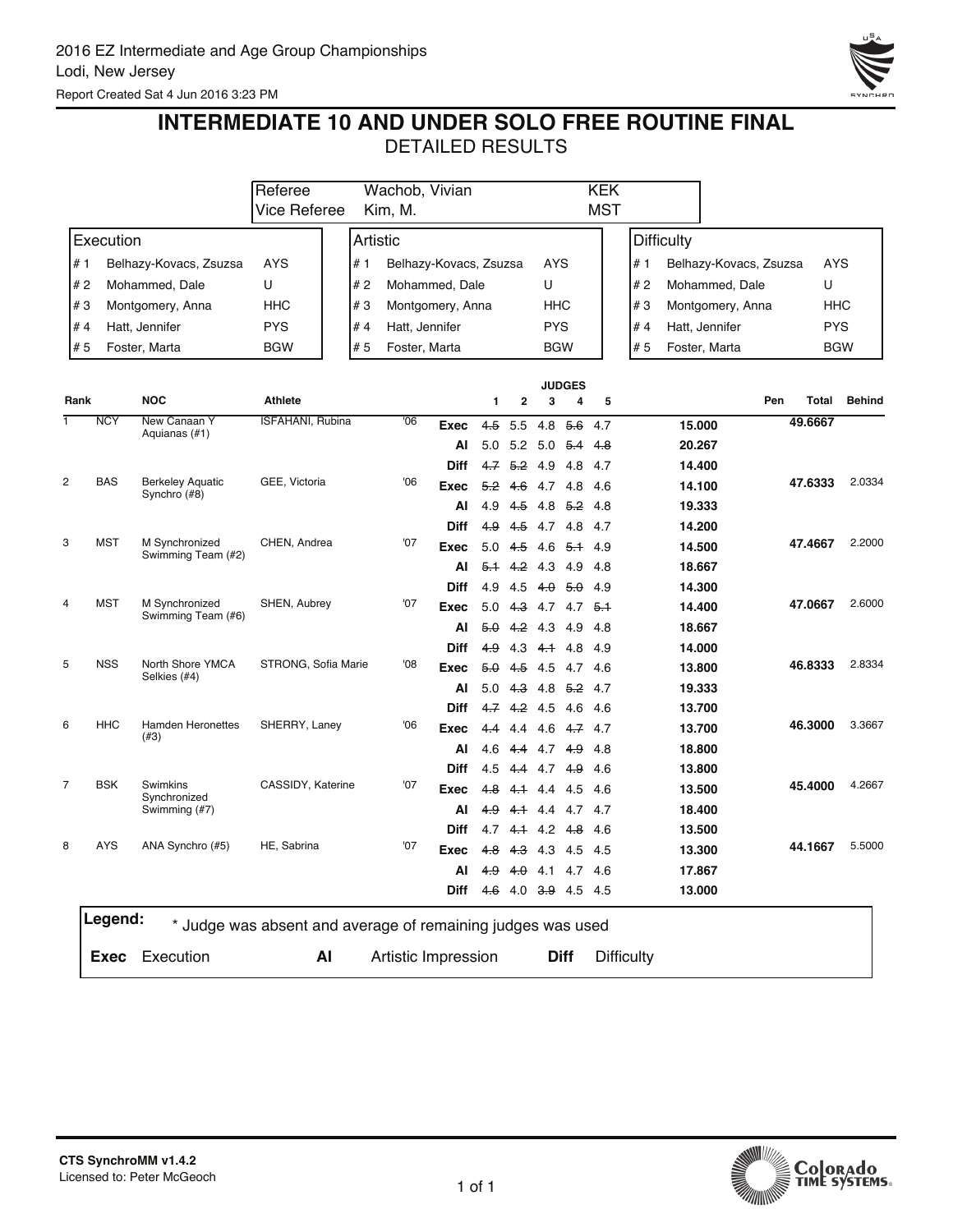

#### **Aggregate Totals Intermediate 10 and Under Solo Final**

| Rank Club      |                                     |            |                     |     | <b>Figures</b> | Free    | Totall  | <b>Behind</b> |
|----------------|-------------------------------------|------------|---------------------|-----|----------------|---------|---------|---------------|
| 1.             | New Canaan Y Aquianas               | <b>NCY</b> | Isfahani, Rubina    | '06 | 48.8358        | 49.6667 | 98.5025 |               |
| $\overline{2}$ | Berkeley Aquatic Synchro BAS        |            | Gee. Victoria       | 06' | 50.6762        | 47.6333 | 98.3095 | 0.1930        |
| 3              | M Synchronized Swimming MST<br>Team |            | Shen, Aubrey        | '07 | 50.6136        | 47.0667 | 97.6803 | 0.8222        |
| $\overline{4}$ | M Synchronized Swimming MST<br>Team |            | Chen, Andrea        | '07 | 49.9180        | 47.4667 | 97.3847 | 1.1178        |
| 5              | <b>Hamden Heronettes</b>            | HHC.       | Sherry, Laney       | 06' | 46.5603        | 46.3000 | 92.8603 | 5.6422        |
| 6              | North Shore YMCA Selkies NSS        |            | Strong, Sofia Marie | 08' | 43.8938        | 46.8333 | 90.7271 | 7.7754        |
| $\overline{7}$ | Swimkins Synchronized<br>Swimming   | <b>BSK</b> | Cassidy, Katerine   | '07 | 43.5893        | 45.4000 | 88.9893 | 9.5132        |
| 8              | <b>ANA Synchro</b>                  | AYS.       | He, Sabrina         | '07 | 39.6425        | 44.1667 | 83.8092 | 14.6933       |

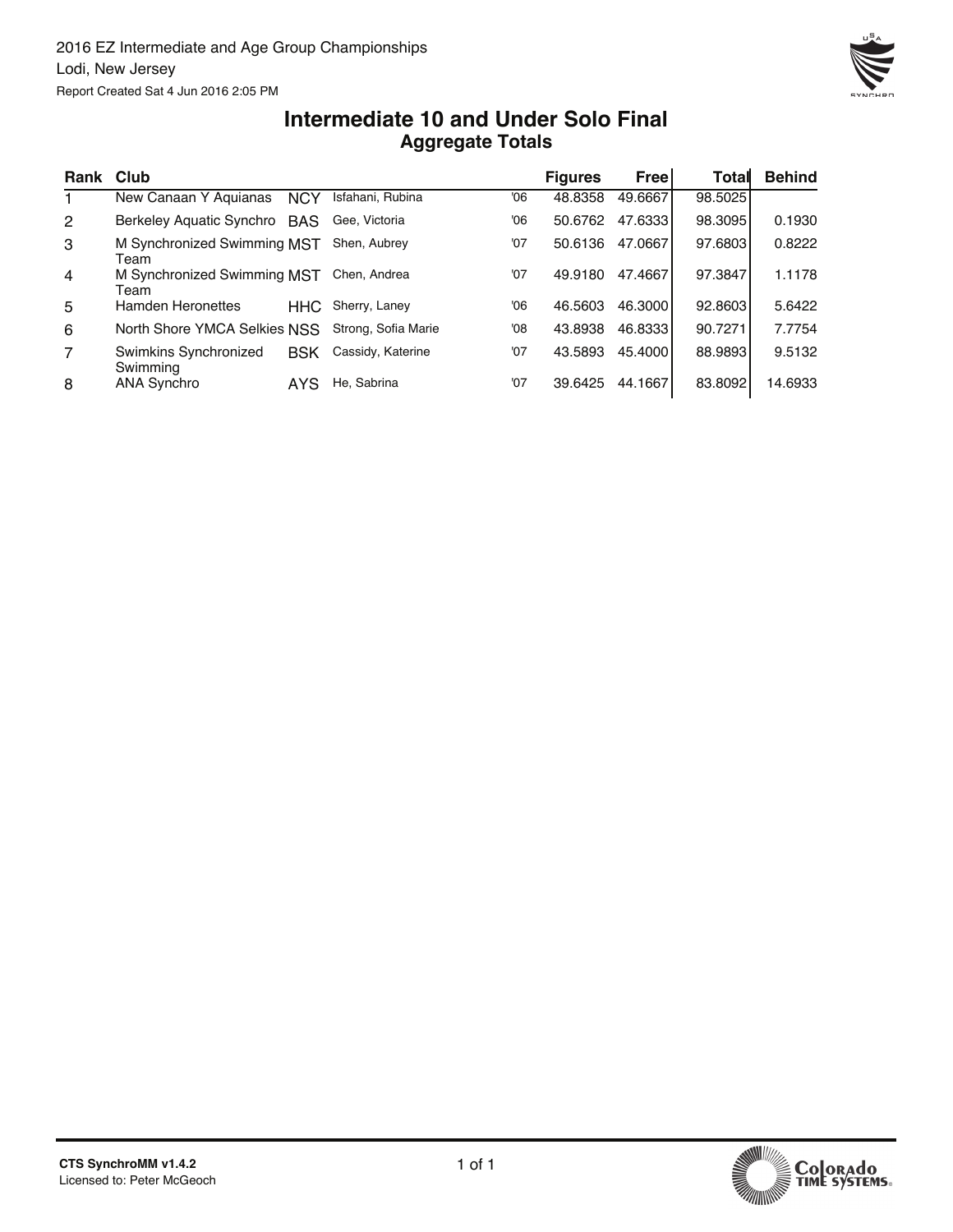

## **INTERMEDIATE 10 AND UNDER DUET FREE ROUTINE FINAL RESULTS**

|      | Referee        |              |                  | Melber, Patricia       | ГTA        |                 |                  |            |  |
|------|----------------|--------------|------------------|------------------------|------------|-----------------|------------------|------------|--|
|      |                | Vice Referee |                  | Lee. J.                | YSS        |                 |                  |            |  |
|      | Execution      |              | <b>IArtistic</b> |                        |            | Difficulty      |                  |            |  |
| l# 1 | Foster, Lauren | TTA          | l# 1             | Stambaugh, Debbie      | YSE        | ۰ # ا           | Mohammed, Dale   | U          |  |
| I# 2 | Lojo, Leah     | <b>BAS</b>   | #2               | Montgomery, Anna       | <b>HHC</b> | #2              | Weist, Robin     | <b>YSE</b> |  |
| I#3  | Foster, Marta  | <b>BGW</b>   | l#3              | Belhazy-Kovacs, Zsuzsa | <b>AYS</b> | #3<br>Maeng, S. |                  | MST        |  |
| I#4  | Fandel, Michal | HAY          | #4               | Gutenmaker, Kris-Ann   | YSS        | l#4             | Morgillo, Elaine | <b>RDS</b> |  |

|                | <b>Rank Club</b> |                                                    | <b>Athlete</b>                                          |                   | <b>Execution</b> | Artistic Impr. | <b>Difficulty</b> | Pen | <b>Total</b> | <b>Behind</b> |
|----------------|------------------|----------------------------------------------------|---------------------------------------------------------|-------------------|------------------|----------------|-------------------|-----|--------------|---------------|
|                | <b>MST</b>       | M Synchronized<br><b>Swimming Team</b><br>$(\#10)$ | CHEN, Andrea<br>SHEN, Aubrey                            | '07<br>'07        | 15.1000          | 19,2000        | 15.7000           |     | 50.0000      |               |
| 2              | <b>MST</b>       | M Synchronized<br>Swimming Team<br>(#3)            | CHOI, Irene<br>CHOI, Nicole Yuri                        | '06<br>'06        | 14.4000          | 19,6000        | 15.7000           |     | 49.7000      | 0.3000        |
| 3              | <b>NCY</b>       | New Canaan Y<br>Aquianas (#4)                      | LI, Viola<br>MANSOUROV, Maya                            | '05<br>06'        | 13.5000          | 19,6000        | 15.9000           |     | 49.0000      | 1.0000        |
| 4              | <b>TTA</b>       | Town of<br>Tonawanda<br>Aquettes (#8)              | POELLER, Sophie<br>CANNA, Mia                           | '07<br>'07        | 14.4000          | 18.6667        | 14.9000           |     | 47.9667      | 2.0333        |
| 5              | <b>CBS</b>       | Cambridge<br>Synchro (#9)                          | HAUCK, Yanna<br>ROGOVITZ, Alice<br>(R) SHEVTSOVA, Arina | '07<br>'06<br>06' | 13.9000          | 18.2667        | 13.3000           |     | 45.4667      | 4.5333        |
| 6              | <b>NCY</b>       | New Canaan Y<br>Aquianas (#11)                     | TOBIAS, Sophie<br>GAO, Angelina                         | 06<br>'07         | 13.4000          | 18.0000        | 14.0000           |     | 45.4000      | 4.6000        |
| $\overline{7}$ | <b>PYS</b>       | Freedom Valley<br><b>YMCA Synchro</b><br>(#5)      | DONG, Serena<br>FAN, Victoria                           | '07<br>'07        | 13.3000          | 17.6000        | 14.4000           |     | 45.3000      | 4.7000        |
| 8              | <b>HHC</b>       | Hamden<br>Heronettes (#6)                          | SHERRY, Laney<br>WOJENSKI, Amber                        | '06<br>'07        | 13.1000          | 18.0000        | 13.5000           |     | 44.6000      | 5.4000        |
| 9              | <b>BSK</b>       | Swimkins<br>Synchronized<br>Swimming (#1)          | BRZYKCY, Sarah<br>CASSIDY, Katerine                     | '07<br>'07        | 13.0000          | 17.0667        | 13.6000           |     | 43.6667      | 6.3333        |
| 10             | <b>TTA</b>       | Town of<br>Tonawanda<br>Aquettes (#7)              | HORAN, Veronica<br>MCNAMARA, Caitlin                    | '07<br>'07        | 13.1000          | 16.9333        | 13.0000           |     | 43.0333      | 6.9667        |
| 11             | <b>AYS</b>       | ANA Synchro (#2)                                   | MCCREADY, Kathryn<br>RULE, Mercy<br>(R) ZHANG, Athena   | '06<br>'06<br>'07 | 12.1000          | 17.0667        | 12.8000           |     | 41.9667      | 8.0333        |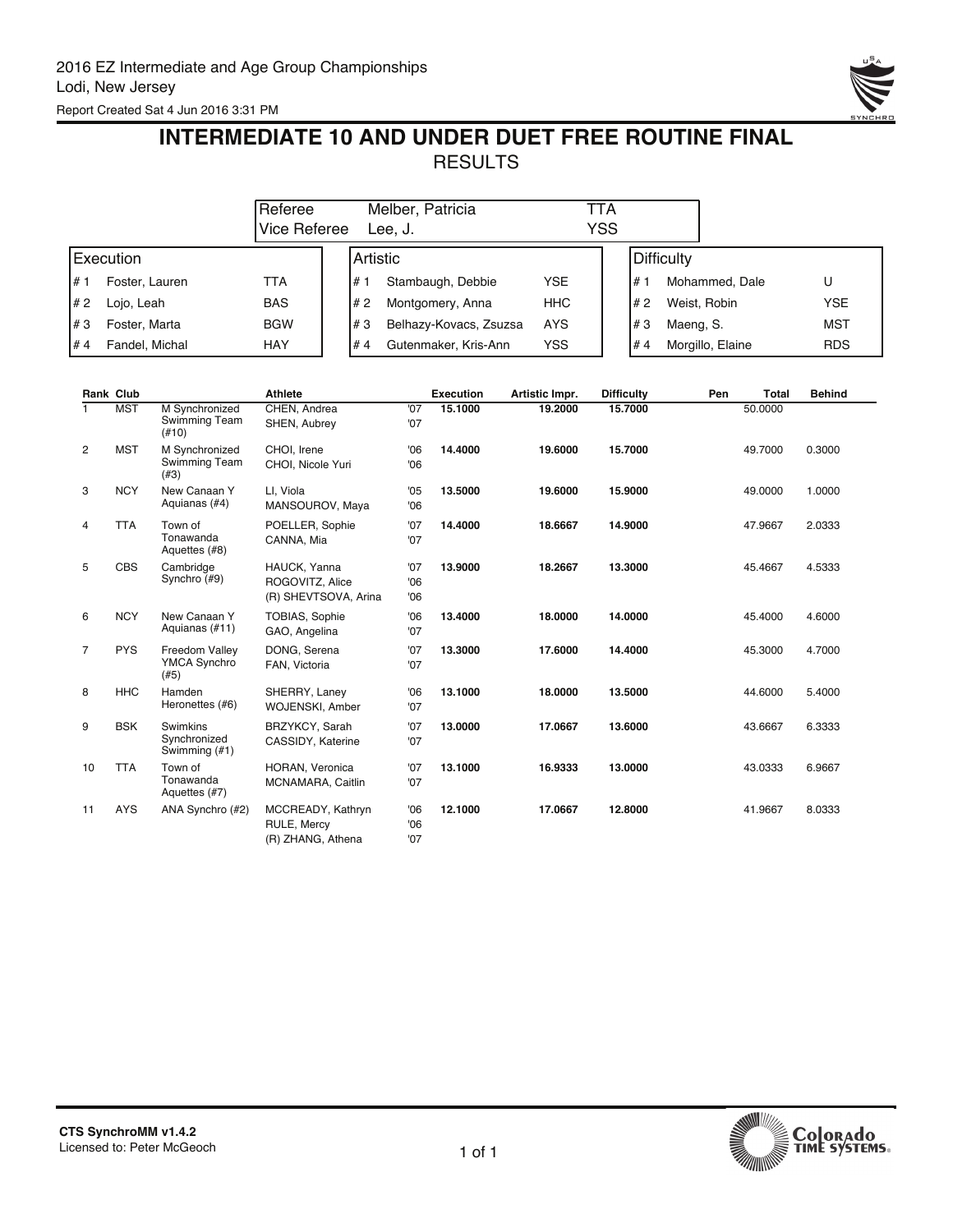Report Created Sat 4 Jun 2016 3:30 PM



## **INTERMEDIATE 10 AND UNDER DUET FREE ROUTINE FINAL**

| <b>YSS</b><br><b>Vice Referee</b><br>Lee, J.<br>Execution<br><b>Difficulty</b><br>Artistic<br># 1<br><b>TTA</b><br># 1<br>Stambaugh, Debbie<br><b>YSE</b><br># 1<br>Mohammed, Dale<br>Foster, Lauren<br><b>BAS</b><br><b>HHC</b><br>#2<br>#2<br>Montgomery, Anna<br>#2<br>Weist, Robin<br>Lojo, Leah<br><b>BGW</b><br>#3<br>Belhazy-Kovacs, Zsuzsa<br><b>AYS</b><br>#3<br>Maeng, S.<br>#3<br>Foster, Marta<br><b>YSS</b><br>Fandel, Michal<br>HAY<br>Gutenmaker, Kris-Ann<br>#4<br>Morgillo, Elaine<br>#4<br># 4<br><b>JUDGES</b><br><b>NOC</b><br>Athlete<br>Pen<br>Rank<br>Total<br>1<br>2<br>3<br>4<br><b>MST</b><br>M Synchronized<br>CHEN, Andrea<br>'07<br>50.0000<br>1<br>4.75.0<br>$5.2$ 5.1<br>15.100<br>Exec<br>Swimming Team (#10)<br>'07<br>SHEN, Aubrey<br>4.9<br>19.200<br>Al<br>46<br>5.1 4.7<br>$5.0 + 8$<br><del>5.6</del> 5.5<br><b>Diff</b><br>15.700 |               |
|--------------------------------------------------------------------------------------------------------------------------------------------------------------------------------------------------------------------------------------------------------------------------------------------------------------------------------------------------------------------------------------------------------------------------------------------------------------------------------------------------------------------------------------------------------------------------------------------------------------------------------------------------------------------------------------------------------------------------------------------------------------------------------------------------------------------------------------------------------------------------|---------------|
|                                                                                                                                                                                                                                                                                                                                                                                                                                                                                                                                                                                                                                                                                                                                                                                                                                                                          |               |
|                                                                                                                                                                                                                                                                                                                                                                                                                                                                                                                                                                                                                                                                                                                                                                                                                                                                          |               |
|                                                                                                                                                                                                                                                                                                                                                                                                                                                                                                                                                                                                                                                                                                                                                                                                                                                                          | U             |
|                                                                                                                                                                                                                                                                                                                                                                                                                                                                                                                                                                                                                                                                                                                                                                                                                                                                          | <b>YSE</b>    |
|                                                                                                                                                                                                                                                                                                                                                                                                                                                                                                                                                                                                                                                                                                                                                                                                                                                                          | MST           |
|                                                                                                                                                                                                                                                                                                                                                                                                                                                                                                                                                                                                                                                                                                                                                                                                                                                                          | <b>RDS</b>    |
|                                                                                                                                                                                                                                                                                                                                                                                                                                                                                                                                                                                                                                                                                                                                                                                                                                                                          |               |
|                                                                                                                                                                                                                                                                                                                                                                                                                                                                                                                                                                                                                                                                                                                                                                                                                                                                          | <b>Behind</b> |
|                                                                                                                                                                                                                                                                                                                                                                                                                                                                                                                                                                                                                                                                                                                                                                                                                                                                          |               |
|                                                                                                                                                                                                                                                                                                                                                                                                                                                                                                                                                                                                                                                                                                                                                                                                                                                                          |               |
|                                                                                                                                                                                                                                                                                                                                                                                                                                                                                                                                                                                                                                                                                                                                                                                                                                                                          |               |
| $\overline{2}$<br><b>MST</b><br>06<br>M Synchronized<br>CHOI, Irene<br>49.7000<br>4.6<br>4.6<br>$5.0 + 5.1$<br>14.400<br>Exec<br>Swimming Team (#3)                                                                                                                                                                                                                                                                                                                                                                                                                                                                                                                                                                                                                                                                                                                      | 0.3000        |
| CHOI, Nicole Yuri<br>06<br>4.9<br>$4.9$ 5.1 4.8<br>Al<br>19.600                                                                                                                                                                                                                                                                                                                                                                                                                                                                                                                                                                                                                                                                                                                                                                                                          |               |
| $5.2$ $5.0$ $5.7$ $5.2$<br>15.700<br><b>Diff</b>                                                                                                                                                                                                                                                                                                                                                                                                                                                                                                                                                                                                                                                                                                                                                                                                                         |               |
| 3<br><b>NCY</b><br>New Canaan Y<br>LI, Viola<br>'05<br>49.0000<br><b>Exec</b><br>$4.3$ 4.5<br>$4.4 \t 5.1$<br>13.500<br>Aquianas (#4)                                                                                                                                                                                                                                                                                                                                                                                                                                                                                                                                                                                                                                                                                                                                    | 1.0000        |
| MANSOUROV, Maya<br>06<br>19.600<br>5.0<br>5.0<br>4.9<br>Al<br>43                                                                                                                                                                                                                                                                                                                                                                                                                                                                                                                                                                                                                                                                                                                                                                                                         |               |
| $5.4$ $4.7$ $5.5$<br>5.3<br>15.900<br><b>Diff</b>                                                                                                                                                                                                                                                                                                                                                                                                                                                                                                                                                                                                                                                                                                                                                                                                                        |               |
| <b>TTA</b><br>Town of Tonawanda<br>'07<br>4<br>POELLER, Sophie<br>47.9667<br>$5+$<br>5.0<br>4.5<br>4.6<br>14.400<br>Exec                                                                                                                                                                                                                                                                                                                                                                                                                                                                                                                                                                                                                                                                                                                                                 | 2.0333        |
| Aquettes (#8)<br>CANNA, Mia<br>'07<br>4.7 4.7<br>4.8<br>4.2<br>18.667<br>Al                                                                                                                                                                                                                                                                                                                                                                                                                                                                                                                                                                                                                                                                                                                                                                                              |               |
| 4.9<br>4.8 5.3 5.0<br>14.900<br><b>Diff</b>                                                                                                                                                                                                                                                                                                                                                                                                                                                                                                                                                                                                                                                                                                                                                                                                                              |               |
| 5<br><b>CBS</b><br>HAUCK, Yanna<br>Cambridge Synchro<br>'07<br>45.4667<br><b>Exec</b><br>4.6<br>$4.8$ 4.7<br>13.900<br>4.1                                                                                                                                                                                                                                                                                                                                                                                                                                                                                                                                                                                                                                                                                                                                               | 4.5333        |
| (#9)<br>ROGOVITZ, Alice<br>06<br>4.6<br>4.0<br>4.6<br>18.267<br>Al<br>4.7<br>(R) SHEVTSOVA, Arina<br>06                                                                                                                                                                                                                                                                                                                                                                                                                                                                                                                                                                                                                                                                                                                                                                  |               |
| $4.2$ 4.3<br>13.300<br><b>Diff</b><br>$5.4$ 4.4                                                                                                                                                                                                                                                                                                                                                                                                                                                                                                                                                                                                                                                                                                                                                                                                                          |               |
| <b>NCY</b><br>6<br>New Canaan Y<br><b>TOBIAS, Sophie</b><br>06<br>45.4000<br>4.4<br>4.4<br>4.74.5<br>13.400<br>Exec                                                                                                                                                                                                                                                                                                                                                                                                                                                                                                                                                                                                                                                                                                                                                      | 4.6000        |
| Aquianas (#11)<br>GAO, Angelina<br>'07<br>4.6<br>4.3<br>4.4<br>$4-8$<br>18.000<br>Al                                                                                                                                                                                                                                                                                                                                                                                                                                                                                                                                                                                                                                                                                                                                                                                     |               |
| $4.7$ 4.6 5.0 4.3<br>14.000<br><b>Diff</b>                                                                                                                                                                                                                                                                                                                                                                                                                                                                                                                                                                                                                                                                                                                                                                                                                               |               |
| 7<br><b>PYS</b><br>Freedom Valley YMCA DONG, Serena<br>'07<br>45.3000<br>4.5<br><b>Exec</b><br>4.3<br>4.8 4.2<br>13.300                                                                                                                                                                                                                                                                                                                                                                                                                                                                                                                                                                                                                                                                                                                                                  | 4.7000        |
| Synchro (#5)<br>FAN, Victoria<br>'07<br>4.5<br>$4.6$ 4.3<br>17.600<br>AI<br><del>4.3</del>                                                                                                                                                                                                                                                                                                                                                                                                                                                                                                                                                                                                                                                                                                                                                                               |               |
| 4.8<br>$5.1$ 4.8<br>14.400<br><b>Diff</b><br>$4-3$                                                                                                                                                                                                                                                                                                                                                                                                                                                                                                                                                                                                                                                                                                                                                                                                                       |               |
| <b>HHC</b><br>8<br><b>Hamden Heronettes</b><br>SHERRY, Laney<br>06<br>44.6000<br>$4-3$<br>4.74.3<br>13.100<br>4.4<br>Exec                                                                                                                                                                                                                                                                                                                                                                                                                                                                                                                                                                                                                                                                                                                                                | 5.4000        |
| (#6)<br>WOJENSKI, Amber<br>'07<br>4.6<br>18.000<br>4.7<br>-4.4<br>Al                                                                                                                                                                                                                                                                                                                                                                                                                                                                                                                                                                                                                                                                                                                                                                                                     |               |
| 4.6 4.3 5.3 4.3<br>13.500<br><b>Diff</b>                                                                                                                                                                                                                                                                                                                                                                                                                                                                                                                                                                                                                                                                                                                                                                                                                                 |               |
| <b>BSK</b><br>Swimkins<br>BRZYKCY, Sarah<br>'07<br>9<br>43.6667<br>13.000<br>4.5 4.2 <del>4.6</del> 4.0<br>Exec                                                                                                                                                                                                                                                                                                                                                                                                                                                                                                                                                                                                                                                                                                                                                          | 6.3333        |
| Synchronized<br>'07<br>CASSIDY, Katerine<br>4.3 3.9 4.4 4.3<br>17.067<br>Al<br>Swimming (#1)                                                                                                                                                                                                                                                                                                                                                                                                                                                                                                                                                                                                                                                                                                                                                                             |               |
| 4.5 4.4 5.1 4.5<br>13.600<br>Diff                                                                                                                                                                                                                                                                                                                                                                                                                                                                                                                                                                                                                                                                                                                                                                                                                                        |               |
| <b>TTA</b><br>Town of Tonawanda<br>'07<br>10<br>HORAN, Veronica<br>43.0333<br>4.5 4.2 4.6 4.2<br>13.100<br>Exec                                                                                                                                                                                                                                                                                                                                                                                                                                                                                                                                                                                                                                                                                                                                                          |               |
| Aquettes (#7)<br>MCNAMARA, Caitlin<br>'07<br>4.3 3.9 4.5 4.2<br>16.933<br>Al                                                                                                                                                                                                                                                                                                                                                                                                                                                                                                                                                                                                                                                                                                                                                                                             | 6.9667        |
| $3.9$ 4.2 $5.0$ 4.4<br>13.000<br>Diff                                                                                                                                                                                                                                                                                                                                                                                                                                                                                                                                                                                                                                                                                                                                                                                                                                    |               |
| <b>AYS</b><br>ANA Synchro (#2)<br>MCCREADY, Kathryn<br>06<br>11<br>41.9667<br>4.1 3.8 4.7 3.9<br>12.100<br>Exec                                                                                                                                                                                                                                                                                                                                                                                                                                                                                                                                                                                                                                                                                                                                                          |               |
| RULE, Mercy<br>06<br>4.5 4.0 4.7 3.9<br>17.067<br>Al                                                                                                                                                                                                                                                                                                                                                                                                                                                                                                                                                                                                                                                                                                                                                                                                                     | 8.0333        |
| (R) ZHANG, Athena<br>'07<br>Diff 3.8 4.2 5.3 4.2<br>12.800                                                                                                                                                                                                                                                                                                                                                                                                                                                                                                                                                                                                                                                                                                                                                                                                               |               |

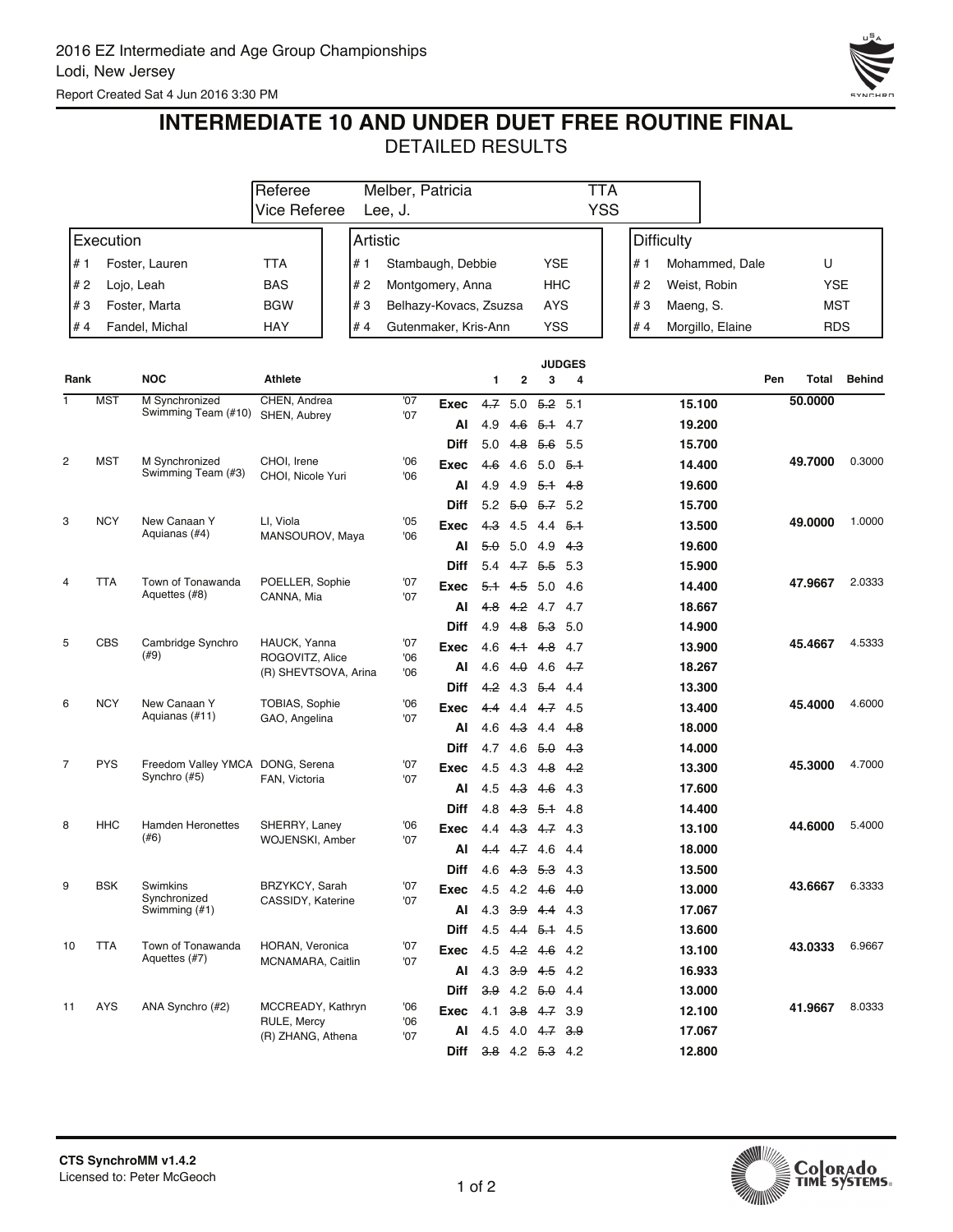

#### **INTERMEDIATE 10 AND UNDER DUET FREE ROUTINE FINAL** DETAILED RESULTS

| Legend: |                       |    | * Judge was absent and average of remaining judges was used |      |            |
|---------|-----------------------|----|-------------------------------------------------------------|------|------------|
|         | <b>Exec</b> Execution | ΑI | Artistic Impression                                         | Diff | Difficulty |

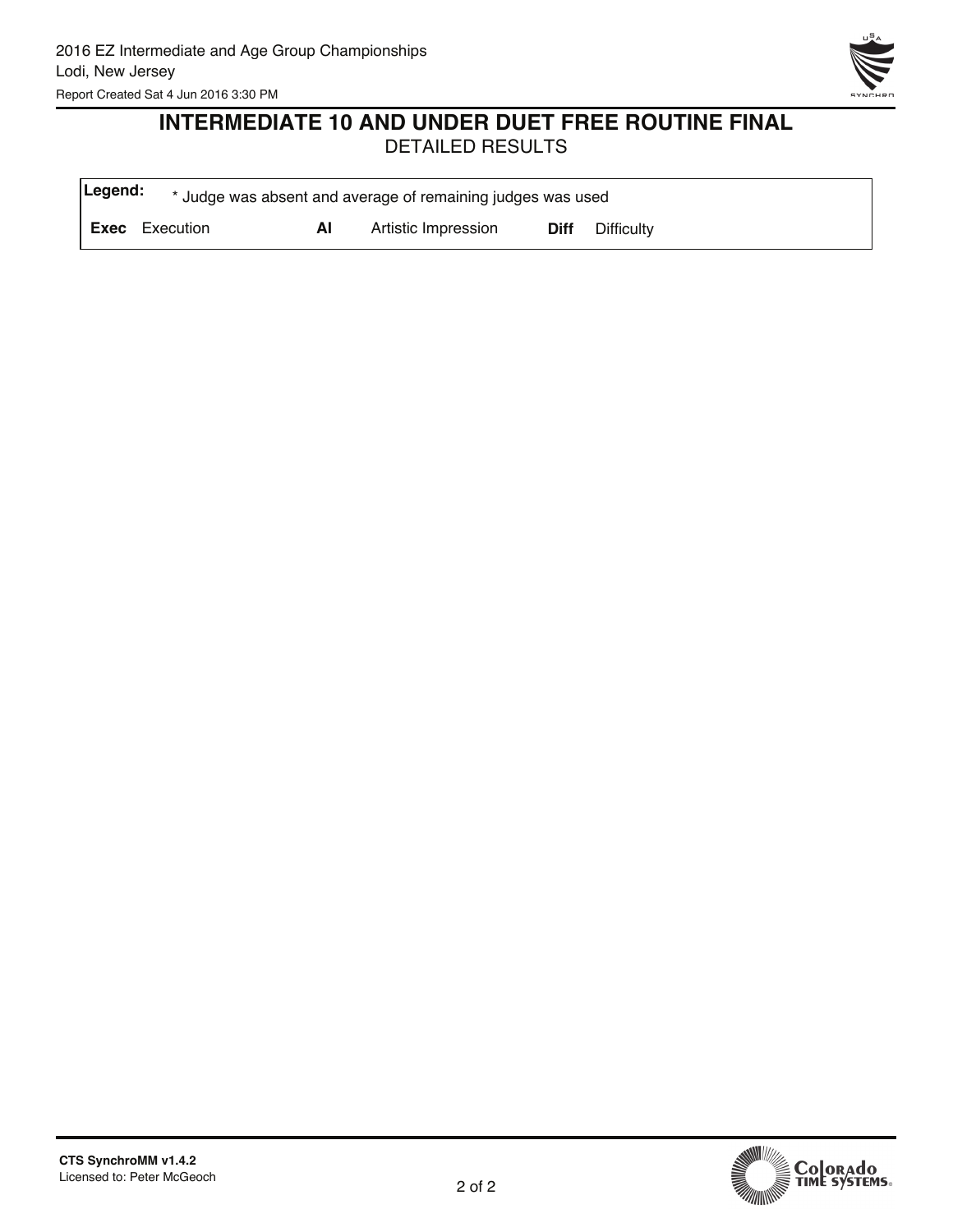

#### **Aggregate Totals Intermediate 10 and Under Duet Final**

| Rank           | Club                                |            |                                                         |                   | <b>Figures</b> | Free    | Total    | <b>Behind</b> |
|----------------|-------------------------------------|------------|---------------------------------------------------------|-------------------|----------------|---------|----------|---------------|
| 1              | M Synchronized Swimming MST<br>Team |            | Chen, Andrea<br>Shen, Aubrey                            | '07<br>'07        | 50.2658        | 50.0000 | 100.2658 |               |
| $\mathbf{2}$   | M Synchronized Swimming MST<br>Team |            | Choi, Irene<br>Choi, Nicole Yuri                        | 06'<br>06         | 47.4299        | 49.7000 | 97.1299  | 3.1359        |
| 3              | New Canaan Y Aquianas               | <b>NCY</b> | Li, Viola<br>Mansourov, Maya                            | '05<br>06'        | 47.4178        | 49.0000 | 96.4178  | 3.8480        |
| 4              | Town of Tonawanda<br>Aquettes       | TTA        | Poeller, Sophie<br>Canna, Mia                           | '07<br>'07        | 46.3333        | 47.9667 | 94.3000  | 5.9658        |
| 5              | Cambridge Synchro                   | <b>CBS</b> | Hauck, Yanna<br>Rogovitz, Alice<br>(R) Shevtsova, Arina | '07<br>06'<br>06' | 44.5991        | 45.4667 | 90.0658  | 10.2000       |
| 6              | New Canaan Y Aquianas               | <b>NCY</b> | Tobias, Sophie<br>Gao, Angelina                         | 06'<br>'07        | 44.0676        | 45.4000 | 89.4676  | 10.7982       |
| $\overline{7}$ | Freedom Valley YMCA<br>Synchro      | <b>PYS</b> | Dong, Serena<br>Fan, Victoria                           | '07<br>'07        | 43.9542        | 45.3000 | 89.2542  | 11.0116       |
| 8              | <b>Hamden Heronettes</b>            | <b>HHC</b> | Sherry, Laney<br>Wojenski, Amber                        | 06'<br>'07        | 42.8019        | 44.6000 | 87.4019  | 12.8639       |
| 9              | Swimkins Synchronized<br>Swimming   | <b>BSK</b> | Brzykcy, Sarah<br>Cassidy, Katerine                     | '07<br>'07        | 42.6401        | 43.6667 | 86.3068  | 13.9590       |
| 10             | Town of Tonawanda<br>Aquettes       | <b>TTA</b> | Horan, Veronica<br>McNamara, Caitlin                    | '07<br>'07        | 38.4203        | 43.0333 | 81.4536  | 18.8122       |
| 11             | <b>ANA Synchro</b>                  | <b>AYS</b> | McCready, Kathryn<br>Rule, Mercy<br>(R) Zhang, Athena   | 06'<br>06'<br>'07 | 35.6425        | 41.9667 | 77.6092  | 22.6566       |

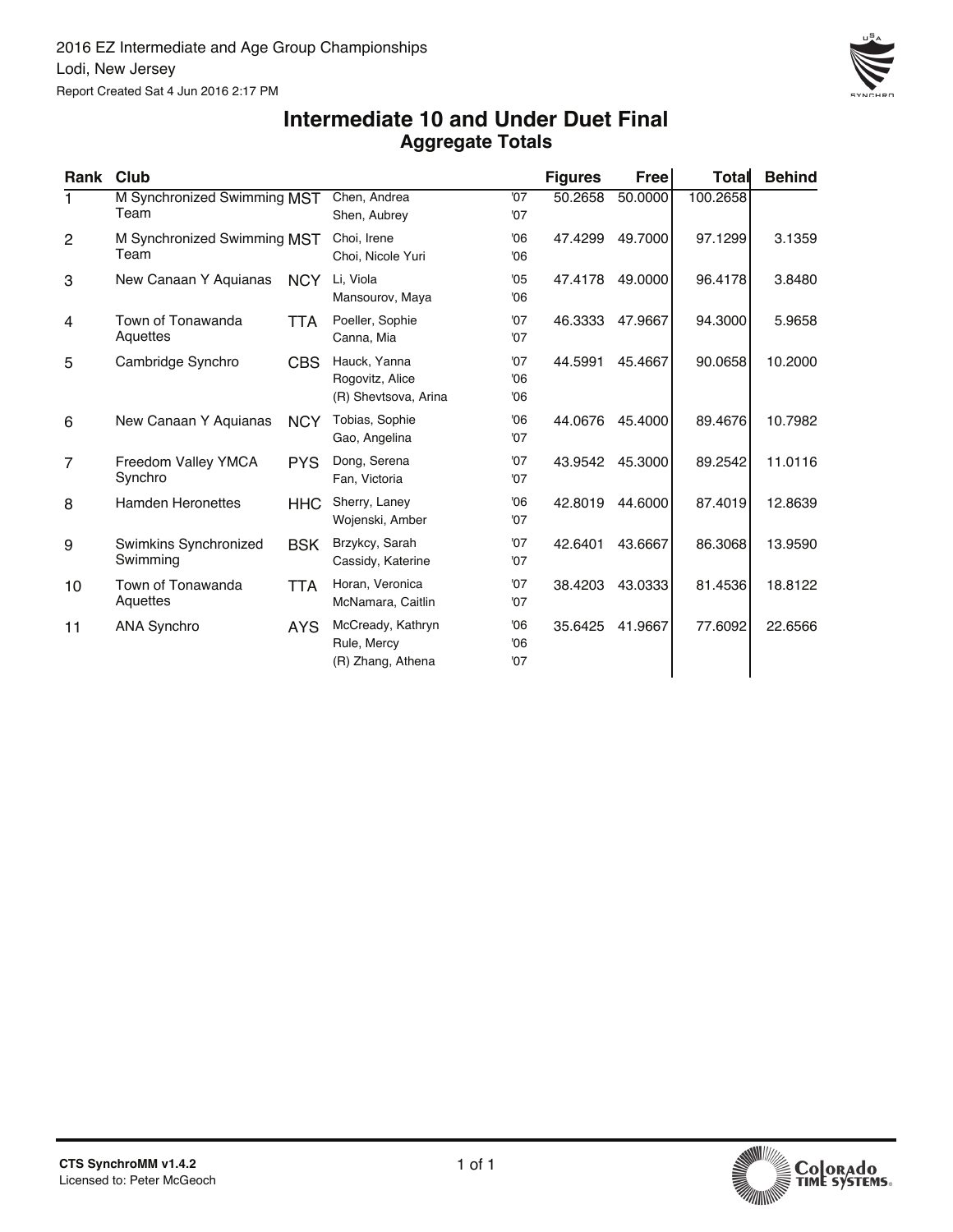

### **INTERMEDIATE 10 AND UNDER TRIO FREE ROUTINE FINAL RESULTS**

|      |                          | Referee<br>Vice Referee |  |      | Gutenmaker, Kris-Ann<br>Morgillo, Elaine |            | YSS<br><b>RDS</b> |               |                    |            |  |
|------|--------------------------|-------------------------|--|------|------------------------------------------|------------|-------------------|---------------|--------------------|------------|--|
|      | Execution                |                         |  |      | I Artistic                               |            |                   | Difficulty    |                    |            |  |
| l# 1 | Weist, Robin             | YSE                     |  | l# 1 | Foster, Marta                            | <b>BGW</b> |                   | #1            | Sullivan, Kristina | U          |  |
| I# 2 | Coutreau (April), Alyssa | <b>NAY</b>              |  | #2   | Montgomery, Anna                         | <b>HHC</b> |                   | l#2           | Johnson, Heather   | <b>PYS</b> |  |
| l#3  | Rice, Katherine          | <b>CBS</b>              |  | #3   | Foster, Lauren                           | TTA        |                   | #3            | Jolibois, V.       | <b>NCY</b> |  |
| I#4  | Alvarez, Karen           | TTA                     |  | #4   | Hatt. Jennifer                           | <b>PYS</b> |                   | Kim. M.<br>#4 |                    | MST        |  |

|   | Rank Club  |                                        | <b>Athlete</b>                                                       |                          | <b>Execution</b> | Artistic Impr. | <b>Difficulty</b> | Pen | Total   | <b>Behind</b> |
|---|------------|----------------------------------------|----------------------------------------------------------------------|--------------------------|------------------|----------------|-------------------|-----|---------|---------------|
|   | <b>NCY</b> | New Canaan Y<br>Aquianas (#2)          | CHEN, Lillian<br>JHA, Rhea<br>SCHLOSSER, Raya                        | 06<br>'07<br>06          | 13,9000          | 18.0000        | 13,4000           |     | 45.3000 |               |
| 2 | <b>CBS</b> | Cambridge<br>Synchro (#3)              | <b>BATAILLE, Juliette</b><br>BEER, Helen<br>MCKINNON, Shyah          | '06<br>'06<br>06         | 13,8000          | 17.6000        | 13,8000           |     | 45.2000 | 0.1000        |
| 3 | AYS        | ANA Synchro (#6)                       | CHEN-AYS, Hannah<br>MAHONEY, Julie<br>TU, Annabel                    | '07<br>'06<br>06         | 13,5000          | 18.0000        | 13.1000           |     | 44.6000 | 0.7000        |
| 4 | <b>PYS</b> | Freedom Valley<br>YMCA Synchro<br>(#1) | DONG, Serena<br>FAN, Victoria<br>GU, Anne Xiaotong                   | '07<br>'07<br>'07        | 13.2000          | 17.6000        | 13.3000           |     | 44.1000 | 1.2000        |
| 5 | <b>NCY</b> | New Canaan Y<br>Aquianas (#5)          | LI, Viola<br>STEWART, Cameron<br>ZARNIK, Collen<br>(R) GAO, Angelina | '05<br>'06<br>08'<br>'07 | 13.5000          | 18.0000        | 13.5000           | 1.0 | 44.0000 | 1.3000        |
| 6 | <b>YSE</b> | York Synchroettes<br>(#4)              | GIESSELBACH, Sarah<br>KRAFT, Sadie<br>LATHROP, Meghan                | '07<br>'06<br>'06        | 12.7000          | 17.3333        | 12,6000           |     | 42.6333 | 2.6667        |

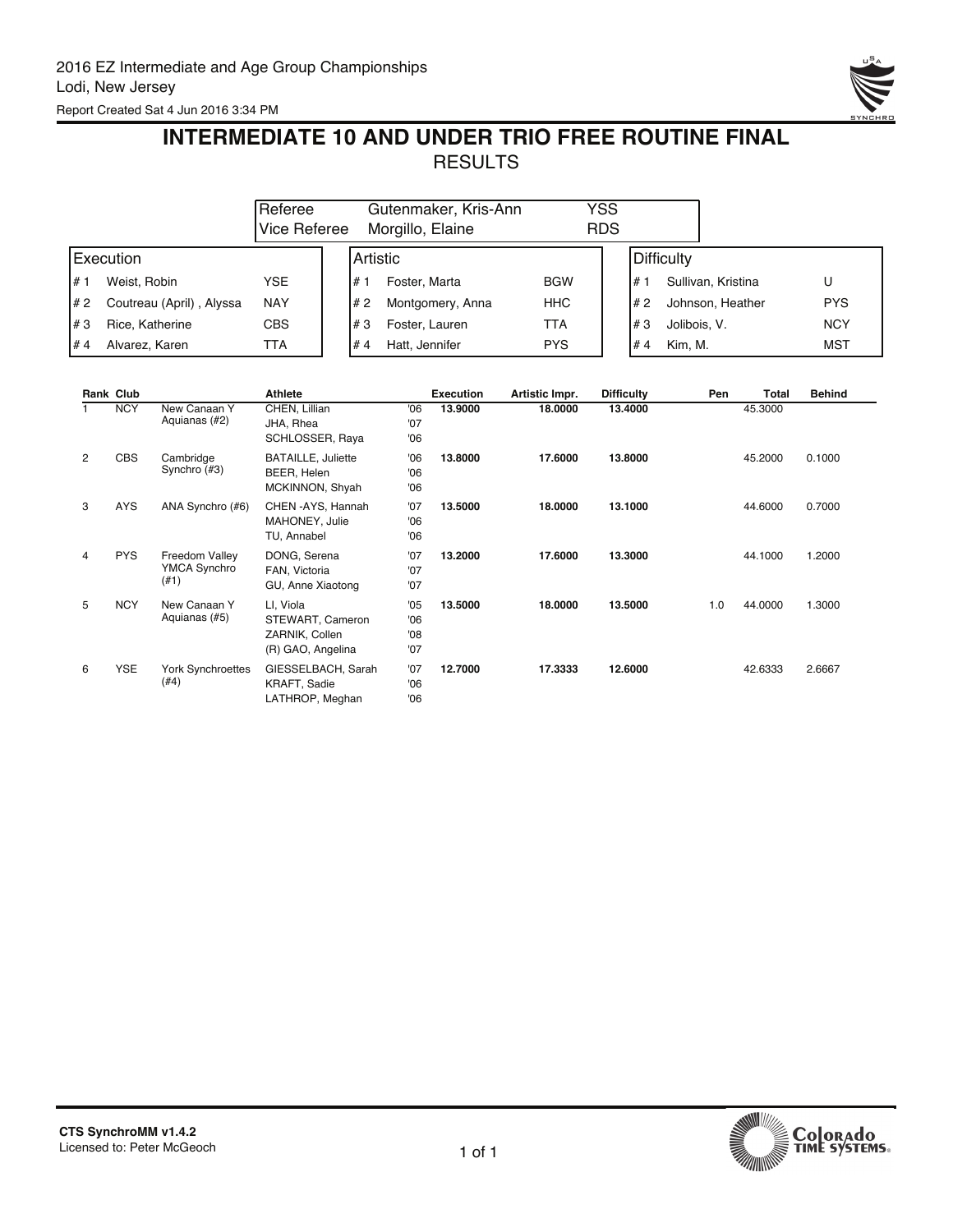

Report Created Sat 4 Jun 2016 3:35 PM

## **INTERMEDIATE 10 AND UNDER TRIO FREE ROUTINE FINAL**

|      |             |                                                             | Referee<br>Gutenmaker, Kris-Ann<br>Vice Referee<br>Morgillo, Elaine |          |                     |                  |     |           | <b>YSS</b><br><b>RDS</b> |                    |  |                   |                   |                    |             |               |
|------|-------------|-------------------------------------------------------------|---------------------------------------------------------------------|----------|---------------------|------------------|-----|-----------|--------------------------|--------------------|--|-------------------|-------------------|--------------------|-------------|---------------|
|      | Execution   |                                                             |                                                                     |          |                     |                  |     |           |                          |                    |  |                   | <b>Difficulty</b> |                    |             |               |
|      |             |                                                             |                                                                     | Artistic |                     |                  |     |           |                          |                    |  |                   |                   |                    |             |               |
| # 1  |             | Weist, Robin                                                | <b>YSE</b>                                                          | #1       | Foster, Marta       |                  |     |           | <b>BGW</b>               |                    |  | # 1               |                   | Sullivan, Kristina | U           |               |
| #2   |             | Coutreau (April), Alyssa                                    | <b>NAY</b>                                                          | #2       |                     | Montgomery, Anna |     |           | HHC                      |                    |  | # 2               |                   | Johnson, Heather   | <b>PYS</b>  |               |
| #3   |             | Rice, Katherine                                             | <b>CBS</b>                                                          | #3       | Foster, Lauren      |                  |     |           | TTA                      |                    |  | #3                | Jolibois, V.      |                    | <b>NCY</b>  |               |
| #4   |             | Alvarez, Karen                                              | <b>TTA</b>                                                          | #4       | Hatt, Jennifer      |                  |     |           | <b>PYS</b>               |                    |  | #4                | Kim, M.           |                    | <b>MST</b>  |               |
| Rank |             | <b>NOC</b>                                                  | <b>Athlete</b>                                                      |          |                     |                  | 1   | 2         | 3                        | <b>JUDGES</b><br>4 |  |                   |                   | Pen                | Total       | <b>Behind</b> |
| ī    | <b>NCY</b>  | New Canaan Y<br>Aquianas (#2)                               | CHEN, Lillian                                                       |          | 06                  | Exec             | 4.6 |           | $4.7$ $4.2$ $4.7$        |                    |  |                   | 13.900            |                    | 45.3000     |               |
|      |             |                                                             | JHA, Rhea<br>SCHLOSSER, Raya                                        |          | '07<br>'06          | Al               | 4.5 | 4.5       | $4.4 \quad 4.6$          |                    |  |                   | 18.000            |                    |             |               |
|      |             |                                                             |                                                                     |          |                     | <b>Diff</b>      | 4.6 |           | 4.3 4.2 4.8              |                    |  |                   | 13.400            |                    |             |               |
| 2    | <b>CBS</b>  | Cambridge Synchro<br>(#3)                                   | <b>BATAILLE, Juliette</b><br>BEER, Helen                            |          | 06<br>06            | Exec             | 4.7 | 4.6       | $4.3$ 4.6                |                    |  |                   | 13.800            |                    | 45.2000     | 0.1000        |
|      |             |                                                             | MCKINNON, Shyah                                                     |          | 06                  | AI               | 4.3 |           | 4.4 4.3 4.8              |                    |  |                   | 17.600            |                    |             |               |
|      |             |                                                             |                                                                     |          |                     | <b>Diff</b>      |     |           | 4.8 4.6 4.0 4.7          |                    |  |                   | 13.800            |                    |             |               |
| 3    | <b>AYS</b>  | ANA Synchro (#6)                                            | CHEN - AYS, Hannah<br>MAHONEY, Julie                                |          | '07<br>06           | Exec             |     | 4.5 4.5   | $4.6$ $4.3$              |                    |  |                   | 13.500            |                    | 44.6000     | 0.7000        |
|      |             |                                                             | TU, Annabel                                                         |          | '06                 | Al               |     |           | $4.2$ 4.5 $4.7$ 4.5      |                    |  |                   | 18.000            |                    |             |               |
|      |             |                                                             |                                                                     |          |                     | <b>Diff</b>      |     |           | 4.5 4.2 4.2 4.7          |                    |  |                   | 13.100            |                    |             |               |
| 4    | <b>PYS</b>  | Freedom Valley YMCA DONG, Serena<br>Synchro (#1)            | FAN, Victoria                                                       |          | '07<br>'07          | Exec             |     |           | 4.5 4.4 3.9 4.5          |                    |  |                   | 13.200            |                    | 44.1000     | 1.2000        |
|      |             |                                                             | GU, Anne Xiaotong                                                   |          | '07                 | AI               |     |           | $4.1$ 4.6 4.2 4.8        |                    |  |                   | 17.600            |                    |             |               |
|      |             |                                                             |                                                                     |          |                     | <b>Diff</b>      |     |           | 4.4 4.4 4.3 4.7          |                    |  |                   | 13.300            |                    |             |               |
| 5    | <b>NCY</b>  | New Canaan Y<br>Aquianas (#5)                               | LI, Viola<br>STEWART, Cameron                                       |          | '05<br>'06          | Exec             |     |           | 4.5 4.6 4.5 4.4          |                    |  |                   | 13.500            | SS 18.2.5          | 1.0 44,0000 | 1.3000        |
|      |             |                                                             | ZARNIK, Collen                                                      |          | 08'                 | Al               |     |           | 4.4 4.7 4.6 4.4          |                    |  |                   | 18.000            |                    |             |               |
|      |             |                                                             | (R) GAO, Angelina                                                   |          | '07                 | <b>Diff</b>      |     |           | 4.8 4.3 4.5 4.5          |                    |  |                   | 13.500            |                    |             |               |
| 6    | <b>YSE</b>  | York Synchroettes (#4) GIESSELBACH, Sarah                   |                                                                     |          | '07                 | Exec             |     |           | 4.3 4.2 4.0 4.4          |                    |  |                   | 12.700            |                    | 42.6333     | 2.6667        |
|      |             |                                                             | KRAFT, Sadie<br>LATHROP, Meghan                                     |          | 06'<br>'06          | Al               |     | $4.0$ 4.4 | $4.5$ 4.3                |                    |  |                   | 17.333            |                    |             |               |
|      |             |                                                             |                                                                     |          |                     | <b>Diff</b>      |     |           | 4.3 4.1 4.0 4.5          |                    |  |                   | 12.600            |                    |             |               |
|      | Legend:     | * Judge was absent and average of remaining judges was used |                                                                     |          |                     |                  |     |           |                          |                    |  |                   |                   |                    |             |               |
|      | <b>Exec</b> | Execution                                                   | AI                                                                  |          | Artistic Impression |                  |     |           | <b>Diff</b>              |                    |  | <b>Difficulty</b> |                   |                    |             |               |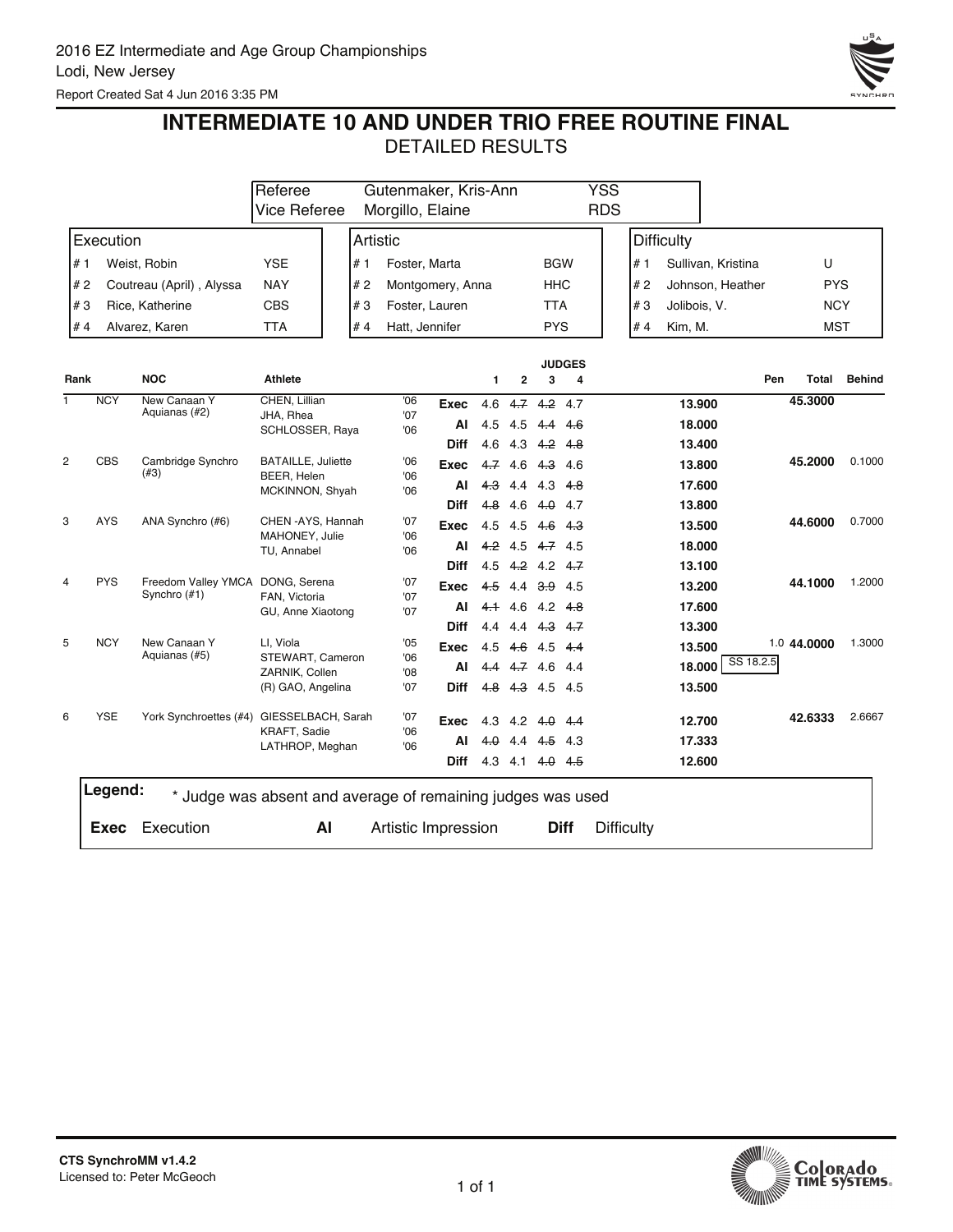

#### **Aggregate Totals Intermediate 10 and Under Trio Final**

| Rank Club |                                |            |                                                                      |                          | <b>Figures</b> | Free    | <b>Total</b> | <b>Behind</b> |
|-----------|--------------------------------|------------|----------------------------------------------------------------------|--------------------------|----------------|---------|--------------|---------------|
|           | New Canaan Y Aquianas          | <b>NCY</b> | Chen, Lillian<br>Jha, Rhea<br>Schlosser, Raya                        | 06'<br>'07<br>'06        | 43.1385        | 45.3000 | 88.4385      |               |
| 2         | <b>ANA Synchro</b>             | AYS.       | Chen - AYS, Hannah<br>Mahoney, Julie<br>Tu, Annabel                  | '07<br>06'<br>06'        | 43.2577        | 44.6000 | 87.8577      | 0.5808        |
| 3         | Cambridge Synchro              | CBS.       | Bataille, Juliette<br>Beer, Helen<br>McKinnon, Shyah                 | 06'<br>06'<br>06'        | 42.3881        | 45.2000 | 87.5881      | 0.8504        |
| 4         | Freedom Valley YMCA<br>Synchro | <b>PYS</b> | Dong, Serena<br>Fan, Victoria<br>Gu, Anne Xiaotong                   | '07<br>'07<br>'07        | 42.1949        | 44.1000 | 86.2949      | 2.1436        |
| 5         | New Canaan Y Aquianas          | <b>NCY</b> | Li, Viola<br>Stewart, Cameron<br>Zarnik, Collen<br>(R) Gao, Angelina | '05<br>06'<br>08'<br>'07 | 42.2657        | 44.0000 | 86.2657      | 2.1728        |
| 6         | <b>York Synchroettes</b>       | YSE.       | Giesselbach, Sarah<br>Kraft, Sadie<br>Lathrop, Meghan                | '07<br>06'<br>06'        | 38.2351        | 42.6333 | 80.8684      | 7.5701        |

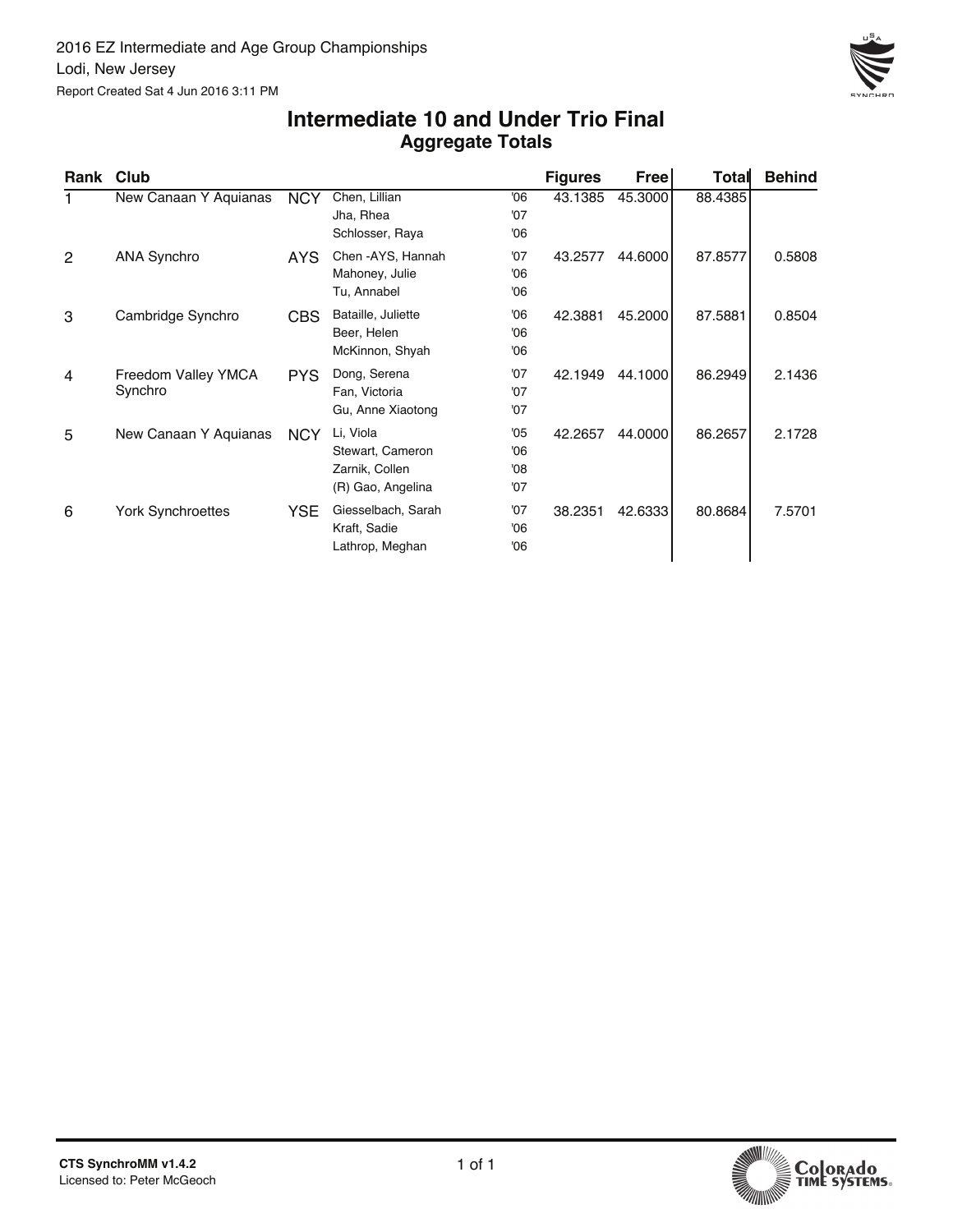

### **INTERMEDIATE 10 AND UNDER TEAM FREE ROUTINE FINAL** RESULTS

|                |                  |                                         | Referee                                                                                                                                                                            |          |                                                                  | Melber, Patricia         |                | TTA               |         |                   |                   |              |               |
|----------------|------------------|-----------------------------------------|------------------------------------------------------------------------------------------------------------------------------------------------------------------------------------|----------|------------------------------------------------------------------|--------------------------|----------------|-------------------|---------|-------------------|-------------------|--------------|---------------|
|                |                  |                                         | Vice Referee                                                                                                                                                                       |          | Maeng, S.                                                        |                          |                | <b>MST</b>        |         |                   |                   |              |               |
|                | Execution        |                                         |                                                                                                                                                                                    | Artistic |                                                                  |                          |                |                   |         | <b>Difficulty</b> |                   |              |               |
| # 1            | Jolibois, V.     |                                         | <b>NCY</b>                                                                                                                                                                         | #1       |                                                                  | Sullivan, Kristina       | U              |                   | # 1     | Fandel, Michal    |                   |              | HAY           |
| # 2            |                  | Belhazy-Kovacs, Zsuzsa                  | AYS                                                                                                                                                                                | # 2      | Elsman, C                                                        |                          | <b>BAS</b>     |                   | #2      | Foster, Marta     |                   |              | <b>BGW</b>    |
| #3             | Lee, J.          |                                         | <b>YSS</b>                                                                                                                                                                         | #3       |                                                                  | Coutreau (April), Alyssa | <b>NAY</b>     |                   | #3      | Foster, Lauren    |                   |              | <b>TTA</b>    |
| #4             | Alvarez, Karen   |                                         | <b>TTA</b>                                                                                                                                                                         | #4       | Weist, Robin                                                     |                          | <b>YSE</b>     |                   | #4      |                   | Stambaugh, Debbie |              | <b>YSE</b>    |
|                |                  |                                         |                                                                                                                                                                                    |          |                                                                  |                          |                |                   |         |                   |                   |              |               |
|                | <b>Rank Club</b> |                                         | <b>Athlete</b>                                                                                                                                                                     |          |                                                                  | <b>Execution</b>         | Artistic Impr. | <b>Difficulty</b> |         | Mem<br>Pen.       | Pen               | <b>Total</b> | <b>Behind</b> |
| ī              | <b>NCY</b>       | New Canaan Y<br>Aquianas (#5)           | LI, Viola<br>TOBIAS, Sophie<br>ISFAHANI, Rubina<br>MANSOUROV, Maya<br>GAO, Angelina<br>STEWART, Cameron<br>SCHLOSSER, Raya<br>CHEN, Lillian<br>(R) ZARNIK, Collen<br>(R) JHA, Rhea |          | '05<br>'06<br>'06<br>06<br>'07<br>'06<br>06<br>'06<br>'08<br>'07 | 14.4000                  | 18.8000        |                   | 14.1000 | 0.00              |                   | 47.3000      |               |
| $\overline{c}$ | <b>MST</b>       | M Synchronized<br>Swimming Team<br>(42) | CHOI, Irene<br>CHOI, Nicole Yuri<br>LEE, Hannah<br>CHEN, Andrea<br>JUNG, Olivia Jiwon<br>SHEN, Aubrey<br>XU, Audrey<br>YOO, Jerin Taei                                             |          | 06<br>'06<br>'06<br>'07<br>'08<br>'07<br>'07<br>06               | 14.1000                  | 18.6667        |                   | 13.2000 | 0.00              |                   | 45.9667      | 1.3333        |
| 3              | <b>CBS</b>       | Cambridge<br>Synchro (#3)               | <b>BATAILLE, Juliette</b><br>BEER, Helen<br>HAUCK, Yanna<br>MCKINNON, Shyah<br>MONTANA, Sofia<br>ROGOVITZ, Alice<br>SHEVTSOVA, Arina<br>ANDREW-BLONDIN, Lola                       |          | '06<br>'06<br>'07<br>'06<br>06<br>'06<br>06<br>06                | 13.2000                  | 18.6667        |                   | 13.1000 | 0.00              |                   | 44.9667      | 2.3333        |
| $\overline{4}$ | <b>TTA</b>       | Town of<br>Tonawanda<br>Aquettes (#6)   | POELLER, Sophie<br>CANNA, Mia<br>HORAN, Veronica<br>MCNAMARA, Caitlin                                                                                                              |          | '07<br>'07<br>'07<br>'07                                         | 13.6000                  | 18.6667        |                   | 12.9000 | $-1.00$           |                   | 44.1667      | 3.1333        |
| 5              | <b>AYS</b>       | ANA Synchro (#1)                        | <b>BROWN, Lily</b><br>CHEN - AYS, Hannah<br>KAHN, Eleanor<br>TU, Annabel<br>WOJCIK, Erika<br>MAHONEY, Julie<br>MORIN, Ashley<br>XU, Sophia                                         |          | '06<br>'07<br>06<br>06<br>'06<br>06<br>'07<br>'06                | 13.0000                  | 16.9333        |                   | 12.6000 | 0.00              |                   | 42.5333      | 4.7667        |

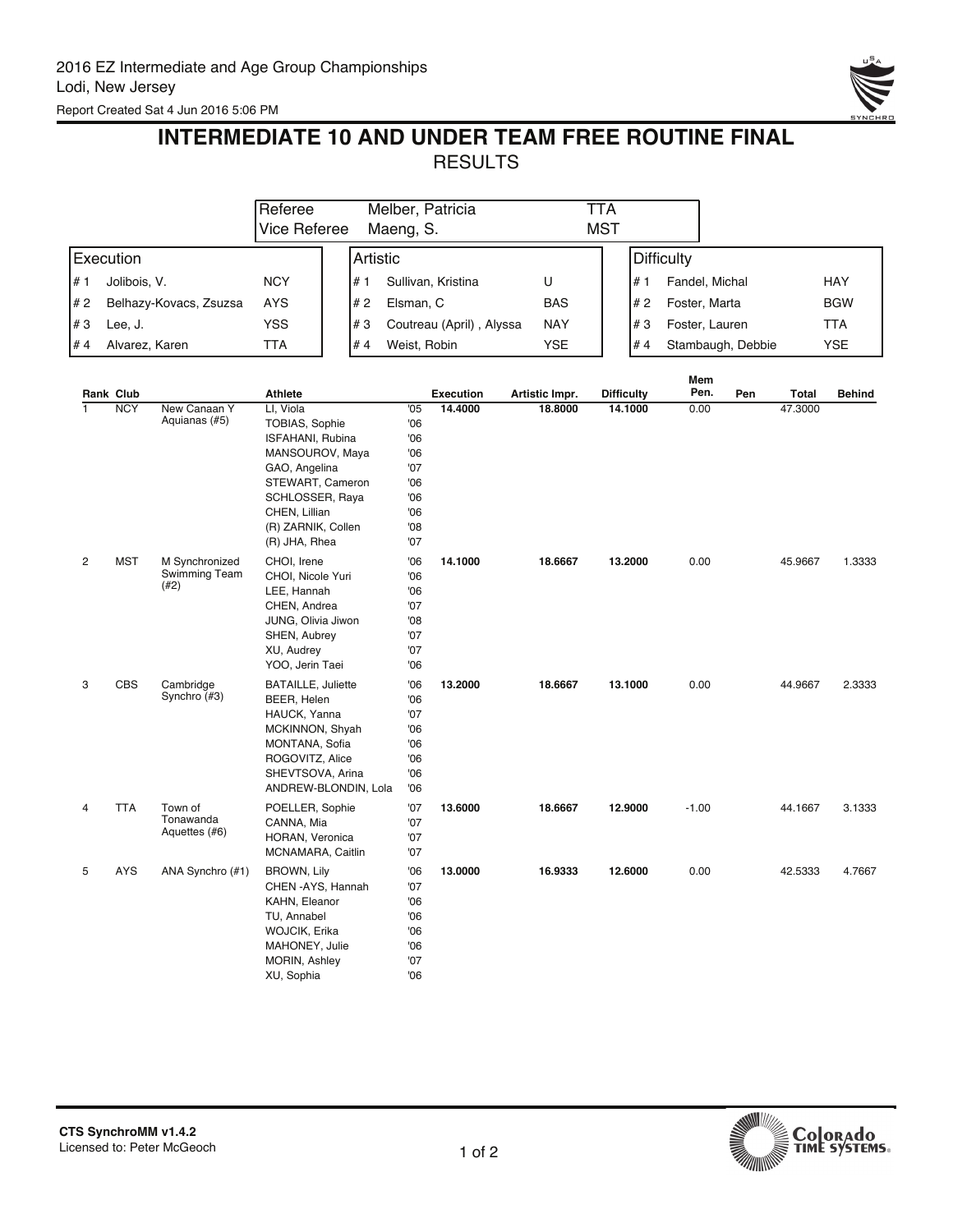

### **INTERMEDIATE 10 AND UNDER TEAM FREE ROUTINE FINAL** RESULTS

|   | <b>Rank Club</b> |                          | <b>Athlete</b>        |     | <b>Execution</b> | Artistic Impr. | <b>Difficulty</b> | <b>Mem</b><br>Pen. | Pen | Total   | <b>Behind</b> |
|---|------------------|--------------------------|-----------------------|-----|------------------|----------------|-------------------|--------------------|-----|---------|---------------|
| 6 | <b>AYS</b>       | ANA Synchro (#7)         | MCCREADY, Kathryn     | 06  | 12,6000          | 17.2000        | 12.7000           | 0.00               |     | 42,5000 | 4.8000        |
|   |                  |                          | <b>KRUEGER, Maura</b> | '08 |                  |                |                   |                    |     |         |               |
|   |                  |                          | FALCO, Isabella       | 06  |                  |                |                   |                    |     |         |               |
|   |                  |                          | RULE, Mercy           | 06  |                  |                |                   |                    |     |         |               |
|   |                  |                          | ZHANG, Athena         | '07 |                  |                |                   |                    |     |         |               |
|   |                  |                          | DEVAN, Threya         | '07 |                  |                |                   |                    |     |         |               |
|   |                  |                          | HE, Sabrina           | '07 |                  |                |                   |                    |     |         |               |
|   |                  |                          | VENETIOU, Sophia      | 08  |                  |                |                   |                    |     |         |               |
| 7 | <b>YSE</b>       | <b>York Synchroettes</b> | ALHADEFF, Keira       | '07 | 12,4000          | 16.8000        | 12,3000           | $-0.75$            |     | 40.7500 | 6.5500        |
|   |                  | (#4)                     | VEACH, Kayleigh       | 06  |                  |                |                   |                    |     |         |               |
|   |                  |                          | GIESSELBACH, Sarah    | '07 |                  |                |                   |                    |     |         |               |
|   |                  |                          | KRAFT, Sadie          | 06  |                  |                |                   |                    |     |         |               |
|   |                  |                          | LATHROP, Meghan       | 06  |                  |                |                   |                    |     |         |               |

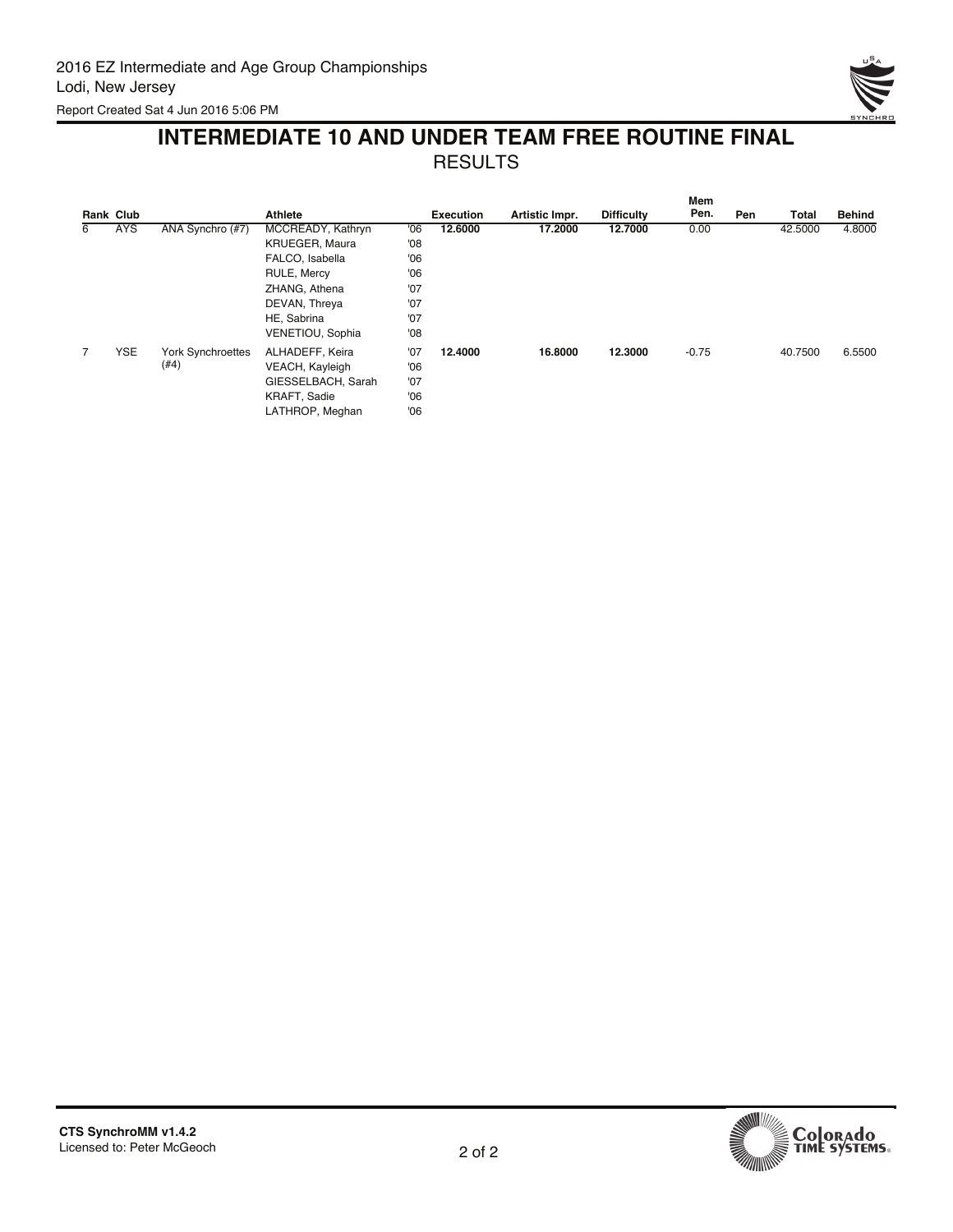Report Created Sat 4 Jun 2016 5:07 PM



### **INTERMEDIATE 10 AND UNDER TEAM FREE ROUTINE FINAL**

|      |            |                               | Referee                             |              | Melber, Patricia         |     |                   |               | <b>TTA</b>    |     |                   |         |          |            |               |
|------|------------|-------------------------------|-------------------------------------|--------------|--------------------------|-----|-------------------|---------------|---------------|-----|-------------------|---------|----------|------------|---------------|
|      |            |                               | Vice Referee                        | Maeng, S.    |                          |     |                   |               | <b>MST</b>    |     |                   |         |          |            |               |
|      | Execution  |                               | Artistic                            |              |                          |     |                   |               |               |     | <b>Difficulty</b> |         |          |            |               |
| # 1  |            | Jolibois, V.                  | <b>NCY</b><br># 1                   |              | Sullivan, Kristina       |     |                   | U             |               | # 1 | Fandel, Michal    |         |          | HAY        |               |
| # 2  |            | Belhazy-Kovacs, Zsuzsa        | AYS<br># 2                          | Elsman, C    |                          |     |                   | BAS           |               | #2  | Foster, Marta     |         |          |            | <b>BGW</b>    |
|      |            |                               |                                     |              |                          |     |                   |               |               |     |                   |         |          |            |               |
| #3   | Lee, J.    |                               | <b>YSS</b><br>#3                    |              | Coutreau (April), Alyssa |     |                   | <b>NAY</b>    |               | #3  | Foster, Lauren    |         |          | <b>TTA</b> |               |
| # 4  |            | Alvarez, Karen                | #4<br><b>TTA</b>                    | Weist, Robin |                          |     |                   | YSE           |               | #4  | Stambaugh, Debbie |         |          | <b>YSE</b> |               |
|      |            |                               |                                     |              |                          |     |                   |               | <b>JUDGES</b> |     |                   | Mem     |          |            |               |
| Rank |            | <b>NOC</b>                    | Athlete                             |              |                          | 1   | $\mathbf{2}$      | 3             | 4             |     |                   |         | Pen. Pen | Total      | <b>Behind</b> |
| 1    | <b>NCY</b> | New Canaan Y<br>Aquianas (#5) | LI, Viola                           | '05          | Exec                     | 4.9 |                   | $5.2$ 4.5 4.7 |               |     | 14.400            | 0.00    |          | 47.3000    |               |
|      |            |                               | TOBIAS, Sophie<br>ISFAHANI, Rubina  | 06<br>06     | Al                       |     | 4.9 4.8 4.3 4.6   |               |               |     | 18.800            |         |          |            |               |
|      |            |                               | MANSOUROV, Maya                     | 06           | Diff                     |     | 4.7 4.6 4.7 4.7   |               |               |     | 14.100            |         |          |            |               |
|      |            |                               | GAO, Angelina                       | '07          |                          |     |                   |               |               |     |                   |         |          |            |               |
|      |            |                               | STEWART, Cameron                    | '06          |                          |     |                   |               |               |     |                   |         |          |            |               |
|      |            |                               | SCHLOSSER, Raya<br>CHEN, Lillian    | 06<br>'06    |                          |     |                   |               |               |     |                   |         |          |            |               |
|      |            |                               | (R) ZARNIK, Collen                  | 08           |                          |     |                   |               |               |     |                   |         |          |            |               |
|      |            |                               | (R) JHA, Rhea                       | '07          |                          |     |                   |               |               |     |                   |         |          |            |               |
| 2    | <b>MST</b> | M Synchronized                | CHOI, Irene                         | '06          | Exec                     |     | 4.3 5.0 4.8 4.6   |               |               |     | 14.100            | 0.00    |          | 45.9667    | 1.3333        |
|      |            | Swimming Team (#2)            | CHOI, Nicole Yuri                   | 06           |                          |     |                   |               |               |     |                   |         |          |            |               |
|      |            |                               | LEE, Hannah                         | '06          | Al                       |     | 4.8 $5.0$ 4.3 4.5 |               |               |     | 18.667            |         |          |            |               |
|      |            |                               | CHEN, Andrea                        | '07          | <b>Diff</b>              |     | 4.6 4.5 4.3 4.3   |               |               |     | 13.200            |         |          |            |               |
|      |            |                               | JUNG, Olivia Jiwon                  | '08          |                          |     |                   |               |               |     |                   |         |          |            |               |
|      |            |                               | SHEN, Aubrey<br>XU, Audrey          | '07<br>'07   |                          |     |                   |               |               |     |                   |         |          |            |               |
|      |            |                               | YOO, Jerin Taei                     | '06          |                          |     |                   |               |               |     |                   |         |          |            |               |
| 3    | CBS        | Cambridge Synchro             | <b>BATAILLE, Juliette</b>           | '06          | Exec                     |     | 4.3 5.1 4.4 4.0   |               |               |     | 13.200            | 0.00    |          | 44.9667    | 2.3333        |
|      |            | (#3)                          | BEER, Helen                         | 06           |                          |     |                   |               |               |     |                   |         |          |            |               |
|      |            |                               | HAUCK, Yanna                        | '07          | Al                       |     | 4.8 4.9 4.5 4.5   |               |               |     | 18.667            |         |          |            |               |
|      |            |                               | MCKINNON, Shyah                     | '06          | Diff                     |     | 4.3 4.4 4.3 4.4   |               |               |     | 13.100            |         |          |            |               |
|      |            |                               | MONTANA, Sofia<br>ROGOVITZ, Alice   | '06<br>'06   |                          |     |                   |               |               |     |                   |         |          |            |               |
|      |            |                               | SHEVTSOVA, Arina                    | 06           |                          |     |                   |               |               |     |                   |         |          |            |               |
|      |            |                               | ANDREW-BLONDIN, Lola                | 06'          |                          |     |                   |               |               |     |                   |         |          |            |               |
| 4    | <b>TTA</b> | Town of Tonawanda             | POELLER, Sophie                     | '07          | Exec                     |     | 4.2 5.0 4.3 4.7   |               |               |     | 13.600            | $-1.00$ |          | 44.1667    | 3.1333        |
|      |            | Aquettes (#6)                 | CANNA, Mia                          | '07          | Al                       |     | 4.9 4.7 4.6 4.5   |               |               |     | 18.667            |         |          |            |               |
|      |            |                               | HORAN, Veronica                     | '07          |                          |     |                   |               |               |     |                   |         |          |            |               |
|      |            |                               | MCNAMARA, Caitlin                   | '07          | <b>Diff</b>              |     | 4.3 4.2 4.9 4.2   |               |               |     | 12.900            |         |          |            |               |
| 5    | <b>AYS</b> | ANA Synchro (#1)              | <b>BROWN, Lily</b>                  | '06          | Exec 3.9 4.5 4.3 4.4     |     |                   |               |               |     | 13.000            | 0.00    |          | 42.5333    | 4.7667        |
|      |            |                               | CHEN - AYS, Hannah<br>KAHN, Eleanor | '07<br>06    | AI                       |     | 4.2 4.7 4.2 4.2   |               |               |     | 16.933            |         |          |            |               |
|      |            |                               | TU, Annabel                         | 06           | Diff                     |     | 4.0 4.0 4.5 4.4   |               |               |     | 12.600            |         |          |            |               |
|      |            |                               | WOJCIK, Erika                       | 06           |                          |     |                   |               |               |     |                   |         |          |            |               |
|      |            |                               | MAHONEY, Julie                      | 06           |                          |     |                   |               |               |     |                   |         |          |            |               |
|      |            |                               | <b>MORIN, Ashley</b>                | '07          |                          |     |                   |               |               |     |                   |         |          |            |               |
|      |            |                               | XU, Sophia                          | 06           |                          |     |                   |               |               |     |                   |         |          |            |               |

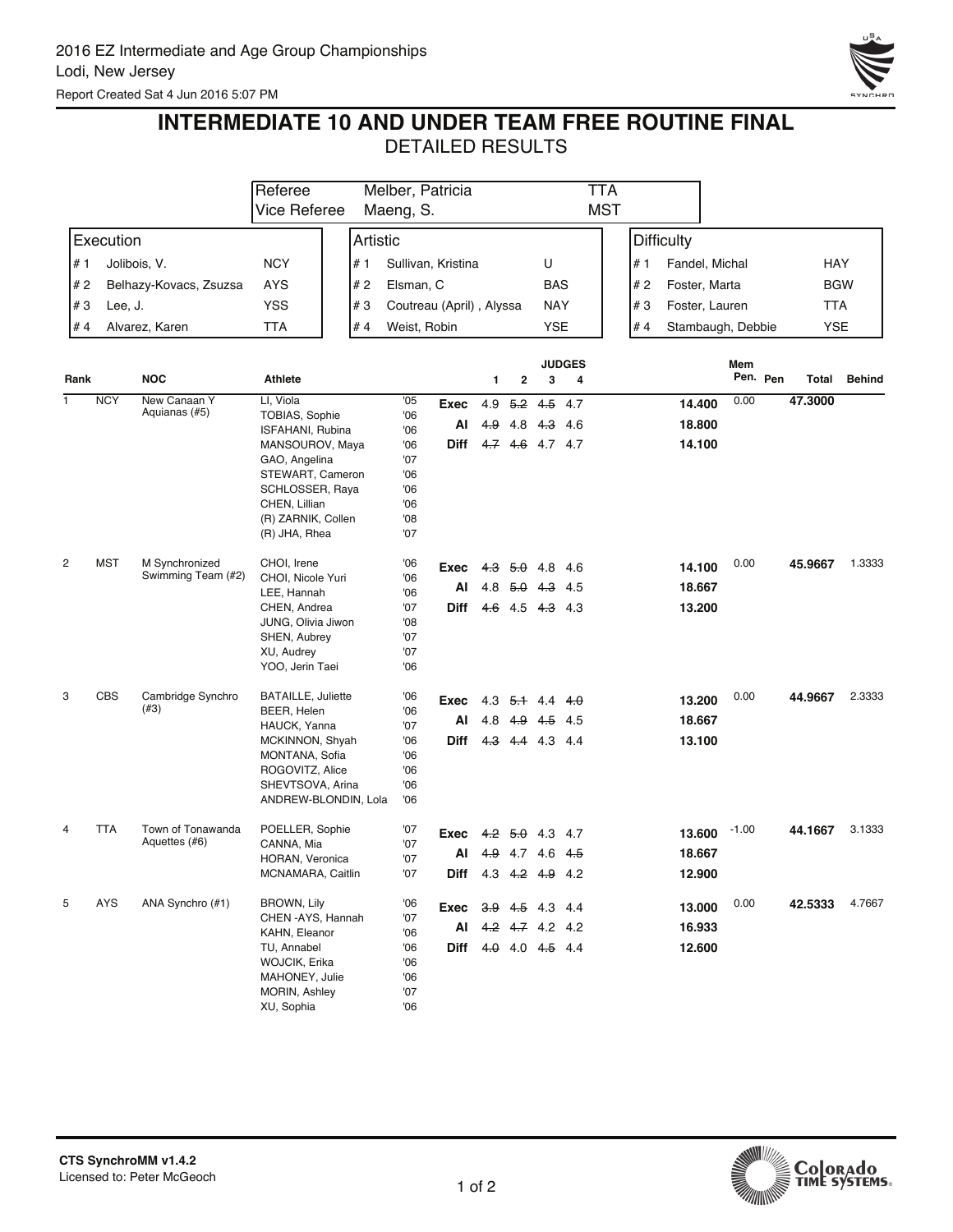

## **INTERMEDIATE 10 AND UNDER TEAM FREE ROUTINE FINAL**

|      |            |                                        |                                                             |                     |             |     |                |                         | <b>JUDGES</b> |                   | Mem     |          |         |               |
|------|------------|----------------------------------------|-------------------------------------------------------------|---------------------|-------------|-----|----------------|-------------------------|---------------|-------------------|---------|----------|---------|---------------|
| Rank |            | <b>NOC</b>                             | Athlete                                                     |                     |             | 1   | $\overline{2}$ | 3                       | 4             |                   |         | Pen. Pen | Total   | <b>Behind</b> |
| 6    | <b>AYS</b> | ANA Synchro (#7)                       | MCCREADY, Kathryn                                           | '06                 | Exec        | 4.2 | 4.3            |                         | $4.2 + 4.1$   | 12.600            | 0.00    |          | 42.5000 | 4.8000        |
|      |            |                                        | KRUEGER, Maura                                              | '08                 |             |     |                |                         |               |                   |         |          |         |               |
|      |            |                                        | FALCO, Isabella                                             | '06                 | AI          | 4.4 | 4.4            | 4.2 4.2                 |               | 17.200            |         |          |         |               |
|      |            |                                        | RULE, Mercy                                                 | '06                 | <b>Diff</b> |     |                | $4.2$ $4.1$ $4.3$ $4.3$ |               | 12.700            |         |          |         |               |
|      |            |                                        | ZHANG, Athena                                               | '07                 |             |     |                |                         |               |                   |         |          |         |               |
|      |            |                                        | DEVAN, Threya                                               | '07                 |             |     |                |                         |               |                   |         |          |         |               |
|      |            |                                        | HE, Sabrina                                                 | '07                 |             |     |                |                         |               |                   |         |          |         |               |
|      |            |                                        | VENETIOU, Sophia                                            | '08                 |             |     |                |                         |               |                   |         |          |         |               |
| 7    | <b>YSE</b> | York Synchroettes (#4) ALHADEFF, Keira |                                                             | '07                 | Exec        |     |                | $3.9$ 4.2 4.1 4.2       |               | 12.400            | $-0.75$ |          | 40.7500 | 6.5500        |
|      |            |                                        | VEACH, Kayleigh                                             | '06                 |             |     |                |                         |               |                   |         |          |         |               |
|      |            |                                        | GIESSELBACH, Sarah                                          | '07                 | Al          | 4.0 |                | 4.5 4.2 4.2             |               | 16.800            |         |          |         |               |
|      |            |                                        | KRAFT, Sadie                                                | '06                 | Diff        | 3.9 |                | <del>3.8</del> 4.4 4.3  |               | 12.300            |         |          |         |               |
|      |            |                                        | LATHROP, Meghan                                             | 06'                 |             |     |                |                         |               |                   |         |          |         |               |
|      | Legend:    |                                        |                                                             |                     |             |     |                |                         |               |                   |         |          |         |               |
|      |            |                                        | * Judge was absent and average of remaining judges was used |                     |             |     |                |                         |               |                   |         |          |         |               |
|      | Exec       | Execution                              | AI                                                          | Artistic Impression |             |     |                |                         | <b>Diff</b>   | <b>Difficulty</b> |         |          |         |               |
|      |            |                                        |                                                             |                     |             |     |                |                         |               |                   |         |          |         |               |

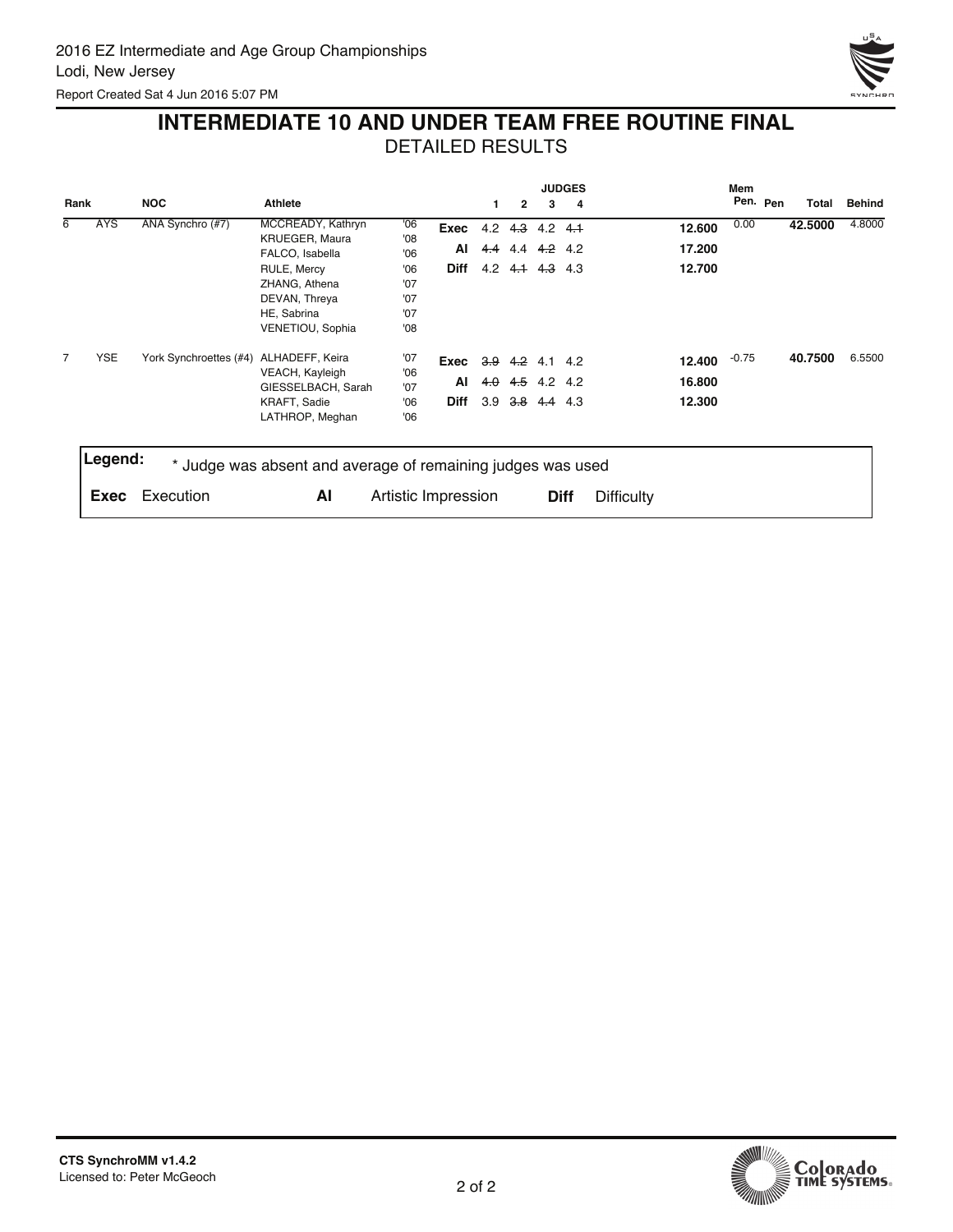

#### **Aggregate Totals Intermediate 10 and Under Team Final**

| Rank Club      |                             |                   |                      |     | <b>Figures</b> | Free    | <b>Total</b> | <b>Behind</b> |
|----------------|-----------------------------|-------------------|----------------------|-----|----------------|---------|--------------|---------------|
| 1              | New Canaan Y Aquianas       | <b>NCY</b>        | Li, Viola            | '05 | 45.4915        | 47.3000 | 92.7915      |               |
|                |                             |                   | Tobias, Sophie       | 06  |                |         |              |               |
|                |                             |                   | Isfahani, Rubina     | 06  |                |         |              |               |
|                |                             |                   | Mansourov, Maya      | 06  |                |         |              |               |
|                |                             |                   | Gao, Angelina        | '07 |                |         |              |               |
|                |                             |                   | Stewart, Cameron     | 06  |                |         |              |               |
|                |                             |                   | Schlosser, Raya      | 06  |                |         |              |               |
|                |                             |                   | Chen, Lillian        | 06  |                |         |              |               |
|                |                             |                   | (R) Zarnik, Collen   | 08  |                |         |              |               |
|                |                             |                   | (R) Jha, Rhea        | '07 |                |         |              |               |
| $\overline{c}$ | M Synchronized Swimming MST |                   | Choi, Irene          | 06  | 45.1347        | 45.9667 | 91.1014      | 1.6901        |
|                | Team                        | Choi, Nicole Yuri | 06                   |     |                |         |              |               |
|                |                             |                   | Lee, Hannah          | 06  |                |         |              |               |
|                |                             |                   | Chen, Andrea         | '07 |                |         |              |               |
|                |                             |                   | Jung, Olivia Jiwon   | 08  |                |         |              |               |
|                |                             |                   | Shen, Aubrey         | '07 |                |         |              |               |
|                |                             |                   | Xu, Audrey           | '07 |                |         |              |               |
|                |                             |                   | Yoo, Jerin Taei      | 06  |                |         |              |               |
| 3              | Cambridge Synchro           | CBS               | Bataille, Juliette   | 06  | 42.7977        | 44.9667 | 87.7644      | 5.0271        |
|                |                             |                   | Beer, Helen          | 06  |                |         |              |               |
|                |                             |                   | Hauck, Yanna         | '07 |                |         |              |               |
|                |                             |                   | McKinnon, Shyah      | 06  |                |         |              |               |
|                |                             |                   | Montana, Sofia       | 06  |                |         |              |               |
|                |                             |                   | Rogovitz, Alice      | 06  |                |         |              |               |
|                |                             |                   | Shevtsova, Arina     | 06  |                |         |              |               |
|                |                             |                   | Andrew-Blondin, Lola | 06  |                |         |              |               |
| 4              | Town of Tonawanda           | <b>TTA</b>        | Poeller, Sophie      | '07 | 42.3768        | 44.1667 | 86.5435      | 6.2480        |
|                | Aquettes                    |                   | Canna, Mia           | '07 |                |         |              |               |
|                |                             |                   | Horan, Veronica      | '07 |                |         |              |               |
|                |                             |                   | McNamara, Caitlin    | '07 |                |         |              |               |
| 5              | <b>ANA Synchro</b>          | <b>AYS</b>        | Brown, Lily          | 06  | 42.0791        | 42.5333 | 84.6124      | 8.1791        |
|                |                             |                   | Chen - AYS, Hannah   | '07 |                |         |              |               |
|                |                             |                   | Kahn, Eleanor        | 06  |                |         |              |               |
|                |                             |                   | Tu, Annabel          | 06  |                |         |              |               |
|                |                             |                   | Wojcik, Erika        | 06  |                |         |              |               |
|                |                             |                   | Mahoney, Julie       | 06  |                |         |              |               |
|                |                             |                   | Morin, Ashley        | '07 |                |         |              |               |
|                |                             |                   | Xu, Sophia           | '06 |                |         |              |               |
| 6              | <b>ANA Synchro</b>          | <b>AYS</b>        | McCready, Kathryn    | 06  | 38.0453        | 42.5000 | 80.5453      | 12.2462       |
|                |                             |                   | Krueger, Maura       | 08  |                |         |              |               |
|                |                             |                   | Falco, Isabella      | 06  |                |         |              |               |
|                |                             |                   | Rule, Mercy          | 06  |                |         |              |               |
|                |                             |                   | Zhang, Athena        | '07 |                |         |              |               |
|                |                             |                   | Devan, Threya        | '07 |                |         |              |               |
|                |                             |                   | He, Sabrina          | '07 |                |         |              |               |
|                |                             |                   | Venetiou, Sophia     | 08  |                |         |              |               |